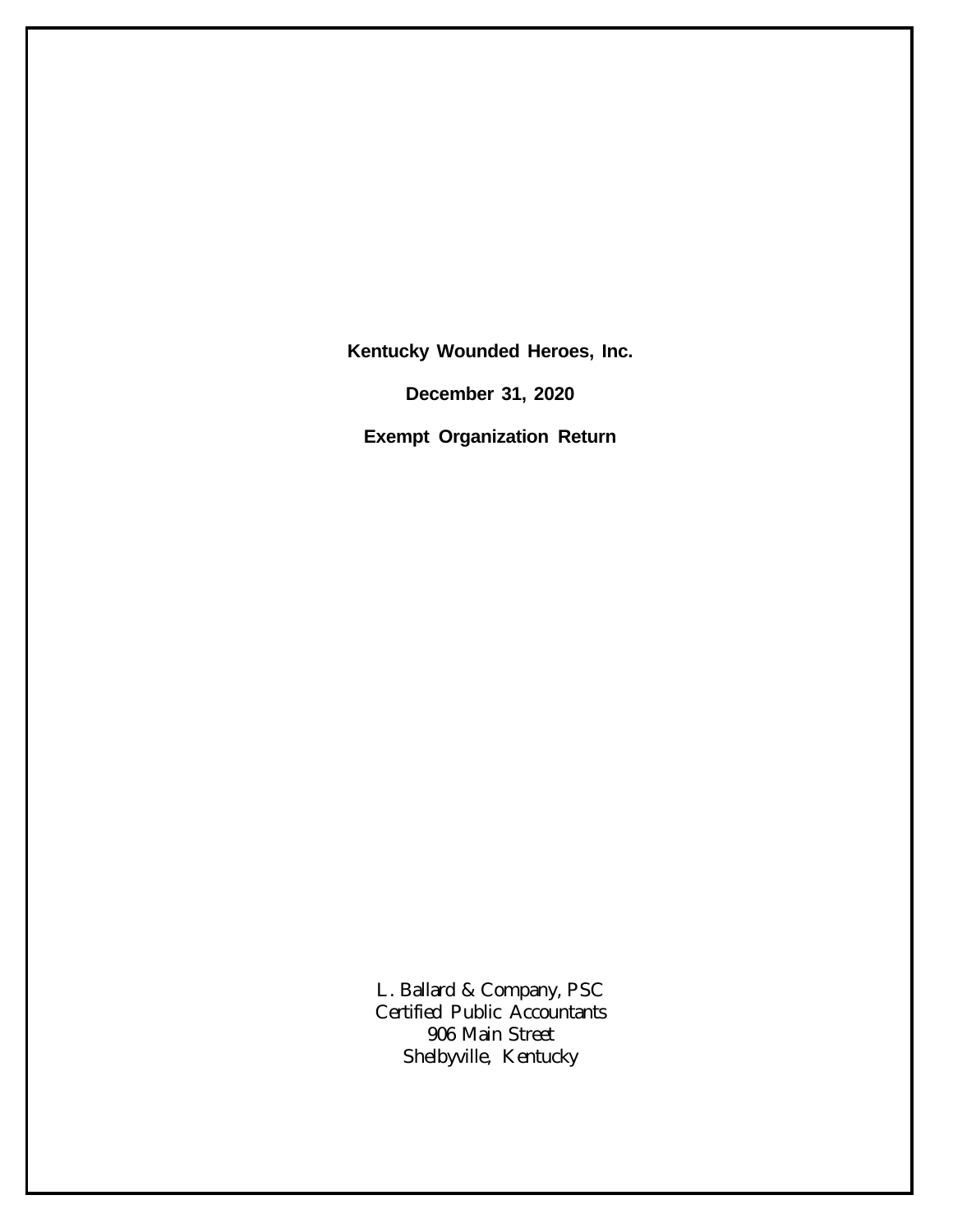**L Ballard & Company, PSC, CPA's 906 Main Street Shelbyville, KY 40065-1313 502-633-1422**

June 23, 2021

### **CONFIDENTIAL**

Kentucky Wounded Heroes, Inc. PO Box 43048 Louisville, KY 40253

Directors:

We have prepared the following returns from information provided by you without verification or audit.

Short Form of Organization Exempt From Income Tax (Form 990-EZ)

We suggest that you examine these returns carefully to fully acquaint yourself with all items contained therein to ensure that there are no omissions or misstatements.

#### **Federal Filing Instructions**

Your Form 990-EZ for the year ended 12/31/20 shows no balance due.

Your return is being filed electronically with the IRS and is not required to be mailed. If you mail a paper copy of your return to the IRS it will delay the processing of your return. Your electronically filed return is not complete without your signature. You are using a Personal Identification Number (PIN) for signing your return electronically. Form 8879-EO, IRS *e-file* Signature Authorization for an Exempt Organization should be signed and dated by an authorized officer of the organization and returned as soon as possible to:

> L Ballard & Company, PSC, CPA's 906 Main Street Shelbyville, KY 40065-1313

*Important:* **Your return will not be filed with the IRS until the signed Form 8879-EO has been received by this office.**

Also enclosed is any material you furnished for use in preparing the returns. If the returns are examined, requests may be made for supporting documentation. Therefore, we recommend that you retain all pertinent records for at least seven years.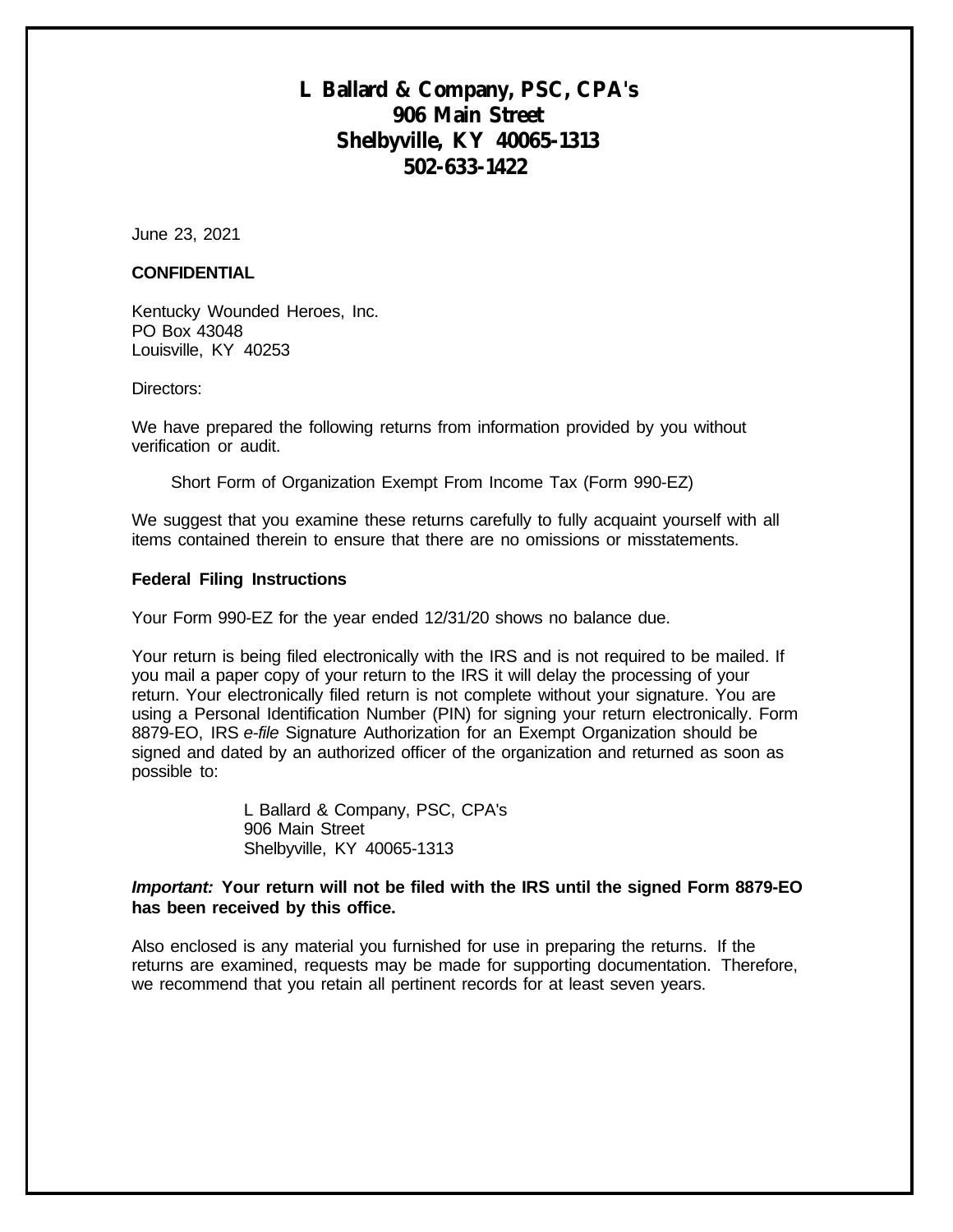In order that we may properly advise you of tax considerations, please keep us informed of any significant changes in your financial affairs or of any correspondence received from taxing authorities.

If you have any questions, or if we can be of assistance in any way, please call.

Sincerely,

L Ballard & Company, PSC, CPA's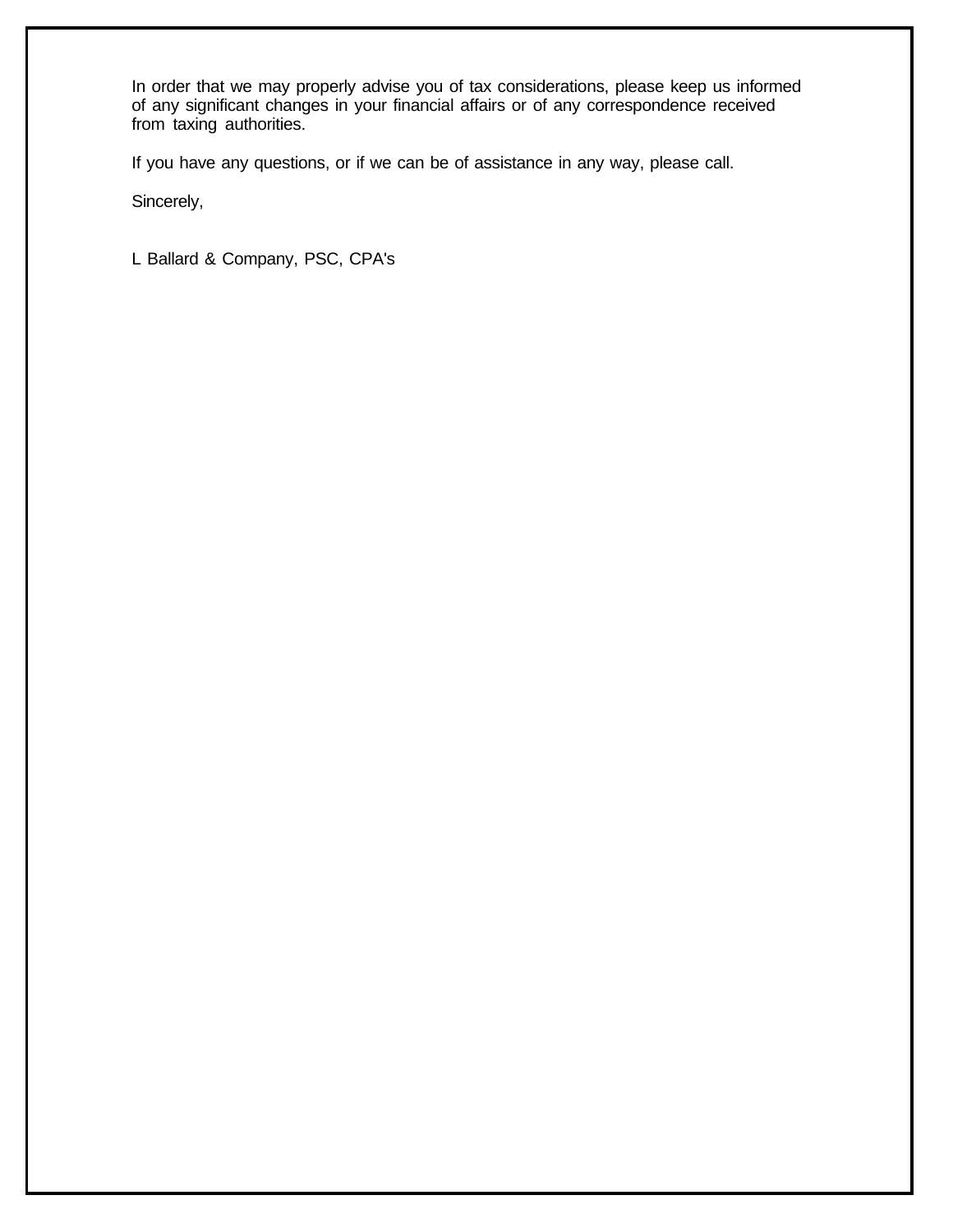|          |                |                                                        | <b>Short Form</b>                                                                                                                                                    |                                | OMB No. 1545-0047                             |  |  |
|----------|----------------|--------------------------------------------------------|----------------------------------------------------------------------------------------------------------------------------------------------------------------------|--------------------------------|-----------------------------------------------|--|--|
|          |                | Form 990-EZ                                            | <b>Return of Organization Exempt From Income Tax</b>                                                                                                                 |                                | 2020                                          |  |  |
|          |                |                                                        | Under section 501(c), 527, or 4947(a)(1) of the Internal Revenue Code (except private foundations)                                                                   |                                |                                               |  |  |
|          |                |                                                        | } Do not enter social security numbers on this form, as it may be made public.                                                                                       |                                | Open to Public                                |  |  |
|          |                | Department of the Treasury<br>Internal Revenue Service | <b>}Go to</b> www.irs.gov/Form990EZ for instructions and the latest information.                                                                                     |                                | Inspection                                    |  |  |
|          |                |                                                        | For the 2020 calendar year, or tax year beginning<br>, and ending                                                                                                    |                                |                                               |  |  |
| в        |                | Check if applicable:                                   | C Name of organization                                                                                                                                               |                                | D Employer identification number              |  |  |
|          | Address change |                                                        |                                                                                                                                                                      |                                |                                               |  |  |
|          | Name change    |                                                        | KENTUCKY WOUNDED HEROES,<br>INC.                                                                                                                                     | 90-0772505                     |                                               |  |  |
|          | Initial return |                                                        | Number and street (or P.O. box, if mail is not delivered to street address)<br>Room/suite                                                                            |                                | <b>E</b> Telephone number                     |  |  |
|          |                | Final return/terminated                                | PO BOX 43048<br>City or town, state or province, country, and ZIP or foreign postal code                                                                             |                                | 502-235-4262                                  |  |  |
|          | Amended return | Application pending                                    | LOUISVILLE<br>KY 40253                                                                                                                                               |                                | <b>F</b> Group Exemption                      |  |  |
| G        |                | Accounting Method:                                     | $ \mathbf{X} $ Cash  <br>Accrual Other (specify) <b>u</b><br>H.                                                                                                      | Check $\mathbf{u}$             | Number <b>u</b><br>if the organization is not |  |  |
|          | Website:       |                                                        | WWW.KENTUCKYWOUNDEDHEROES.NET                                                                                                                                        |                                | required to attach Schedule B                 |  |  |
|          |                |                                                        | Tax-exempt status (check only one) $-\left \mathbf{X}\right $ 501(c)(3)<br>501(c)(<br>527<br>(insert no.)<br>4947(a)(1) or                                           |                                | (Form 990, 990-EZ, or 990-PF).                |  |  |
| Κ        |                | Form of organization:                                  | $ \mathbf{X} $ Corporation<br>Trust<br>Association<br>Other                                                                                                          |                                |                                               |  |  |
|          |                |                                                        | Add lines 5b, 6c, and 7b to line 9 to determine gross receipts. If gross receipts are \$200,000 or more, or if total assets                                          |                                |                                               |  |  |
|          |                |                                                        |                                                                                                                                                                      |                                | 70,083                                        |  |  |
|          | Part I         |                                                        | Revenue, Expenses, and Changes in Net Assets or Fund Balances (see the instructions for Part I)                                                                      |                                |                                               |  |  |
|          |                |                                                        |                                                                                                                                                                      |                                |                                               |  |  |
|          | 1              |                                                        | Contributions, gifts, grants, and similar amounts received                                                                                                           | 1                              | 56,357                                        |  |  |
|          | 2              |                                                        |                                                                                                                                                                      | $\overline{2}$<br>$\mathbf{3}$ |                                               |  |  |
|          | 3<br>4         |                                                        |                                                                                                                                                                      | 4                              |                                               |  |  |
|          | 5a             |                                                        | 5а                                                                                                                                                                   |                                |                                               |  |  |
|          | b              |                                                        | 5 <sub>b</sub><br>Less: cost or other basis and sales expenses                                                                                                       |                                |                                               |  |  |
|          | c              |                                                        |                                                                                                                                                                      | 5c                             |                                               |  |  |
|          | 6              |                                                        | Gaming and fundraising events:                                                                                                                                       |                                |                                               |  |  |
|          | a              |                                                        | Gross income from gaming (attach Schedule G if greater than                                                                                                          |                                |                                               |  |  |
|          |                | \$15,000                                               | 6a                                                                                                                                                                   |                                |                                               |  |  |
| Revenue  | b              |                                                        | Gross income from fundraising events (not including \$<br>of contributions                                                                                           |                                |                                               |  |  |
|          |                |                                                        | from fundraising events reported on line 1) (attach Schedule G if the                                                                                                |                                |                                               |  |  |
|          |                |                                                        | 13,726<br>6b<br>sum of such gross income and contributions exceeds \$15,000)                                                                                         |                                |                                               |  |  |
|          | c              |                                                        | 6,878<br>6c<br>Less: direct expenses from gaming and fundraising events<br>Net income or (loss) from gaming and fundraising events (add lines 6a and 6b and subtract |                                |                                               |  |  |
|          | d              | line 6c)                                               |                                                                                                                                                                      | 6d                             | 6,848                                         |  |  |
|          | 7a             |                                                        | 7а                                                                                                                                                                   |                                |                                               |  |  |
|          | b              | Less: cost of goods sold                               | 7b                                                                                                                                                                   |                                |                                               |  |  |
|          | c              |                                                        |                                                                                                                                                                      | 7c                             |                                               |  |  |
|          | 8              |                                                        | Other revenue (describe in Schedule O)                                                                                                                               | 8                              |                                               |  |  |
|          | 9              |                                                        |                                                                                                                                                                      | 9                              | 63,205                                        |  |  |
|          | 10             |                                                        |                                                                                                                                                                      | 10                             | 1,000                                         |  |  |
|          | 11             |                                                        | Benefits paid to or for members                                                                                                                                      | 11                             |                                               |  |  |
|          | 12             |                                                        | Salaries, other compensation, and employee benefits                                                                                                                  | 12                             |                                               |  |  |
| Expenses | 13<br>14       |                                                        |                                                                                                                                                                      | 13<br>14                       | 825                                           |  |  |
|          | 15             |                                                        |                                                                                                                                                                      | 15                             | 1,193                                         |  |  |
|          | 16             |                                                        | Other expenses (describe in Schedule O)                                                                                                                              | 16                             | 70,693                                        |  |  |
|          | 17             |                                                        |                                                                                                                                                                      | 17                             | 73,711                                        |  |  |
|          | 18             |                                                        | Excess or (deficit) for the year (subtract line 17 from line 9)                                                                                                      | 18                             | $-10,506$                                     |  |  |
| Assets   | 19             |                                                        | Net assets or fund balances at beginning of year (from line 27, column (A)) (must agree with                                                                         |                                |                                               |  |  |
|          |                |                                                        | end-of-year figure reported on prior year's return)                                                                                                                  | 19                             | 53,118                                        |  |  |
| ğ        | 20             |                                                        |                                                                                                                                                                      | 20                             |                                               |  |  |
|          | 21             |                                                        |                                                                                                                                                                      | 21                             | 42,612                                        |  |  |
|          |                |                                                        | For Paperwork Reduction Act Notice, see the separate instructions.                                                                                                   |                                | Form 990-EZ (2020)                            |  |  |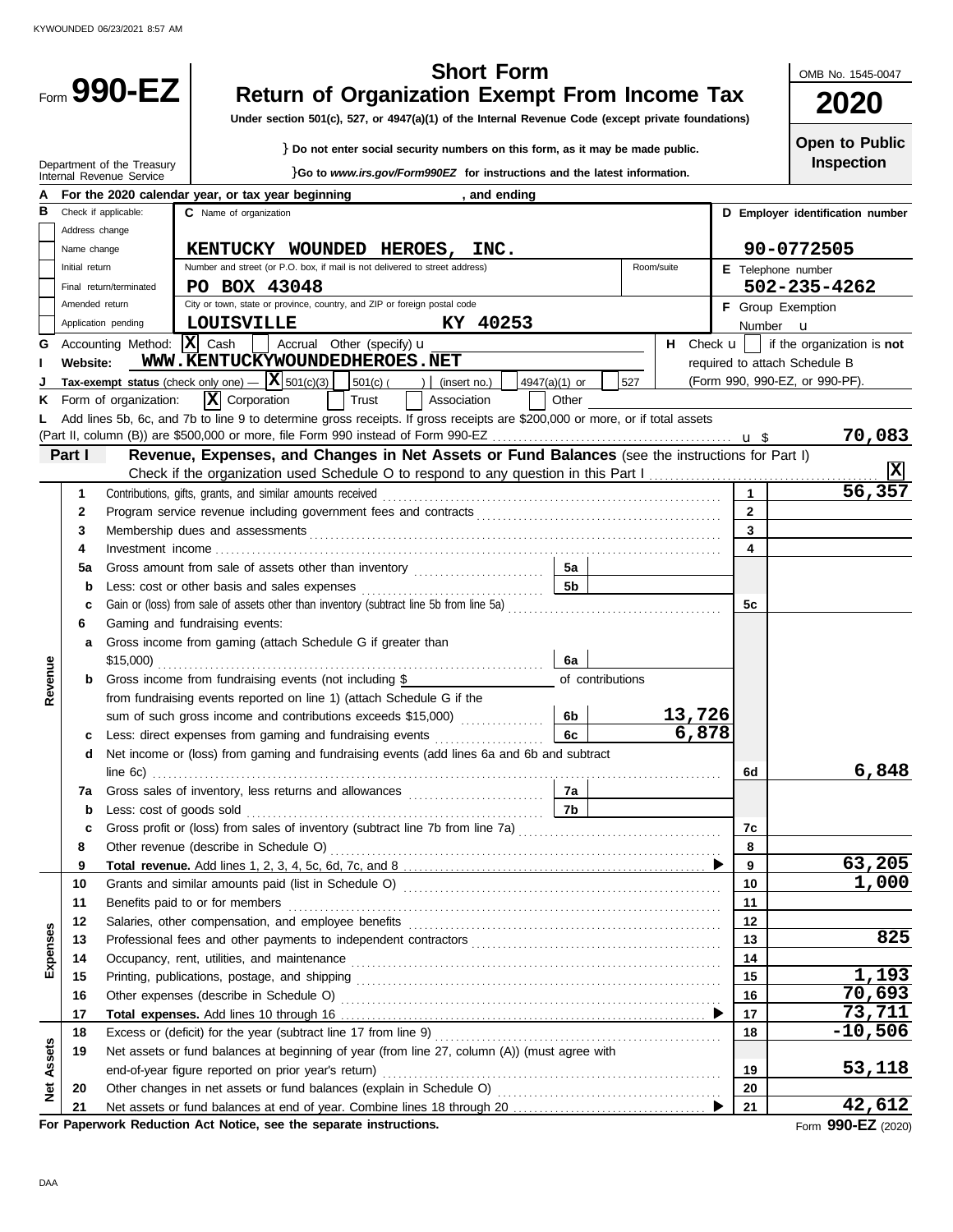| Form 990-EZ (2020)<br>KENTUCKY WOUNDED HEROES, INC.                                                                                                                                                                  |                                       | 90-0772505                     |                                                   |            | Page 2                                        |
|----------------------------------------------------------------------------------------------------------------------------------------------------------------------------------------------------------------------|---------------------------------------|--------------------------------|---------------------------------------------------|------------|-----------------------------------------------|
| Part II<br><b>Balance Sheets</b> (see the instructions for Part II)                                                                                                                                                  |                                       |                                |                                                   |            |                                               |
|                                                                                                                                                                                                                      |                                       |                                |                                                   |            | $ \mathbf{x} $                                |
|                                                                                                                                                                                                                      |                                       |                                | (A) Beginning of year                             |            | (B) End of year                               |
|                                                                                                                                                                                                                      |                                       |                                | 42,718                                            | 22         | 37,897                                        |
| 23 Land and buildings                                                                                                                                                                                                |                                       |                                | 0                                                 | 23         |                                               |
|                                                                                                                                                                                                                      |                                       |                                | 10,400                                            | 24         | 5,200                                         |
| 25 Total assets                                                                                                                                                                                                      |                                       |                                | 53,118                                            | 25         | 43,097                                        |
|                                                                                                                                                                                                                      |                                       |                                | 0                                                 | 26         | 485                                           |
| 27 Net assets or fund balances (line 27 of column (B) must agree with line 21)                                                                                                                                       |                                       |                                | 53,118                                            | 27         | 42,612                                        |
| Statement of Program Service Accomplishments (see the instructions for Part III)<br>Part III                                                                                                                         |                                       |                                |                                                   |            |                                               |
| Check if the organization used Schedule O to respond to any question in this Part III                                                                                                                                |                                       |                                | $ \mathbf{x} $                                    |            | <b>Expenses</b>                               |
| What is the organization's primary exempt purpose?                                                                                                                                                                   |                                       |                                |                                                   |            | (Required for section                         |
|                                                                                                                                                                                                                      |                                       |                                |                                                   |            |                                               |
| SEE SCHEDULE O                                                                                                                                                                                                       |                                       |                                |                                                   |            | $501(c)(3)$ and $501(c)(4)$                   |
| Describe the organization's program service accomplishments for each of its three largest program services,<br>as measured by expenses. In a clear and concise manner, describe the services provided, the number of |                                       |                                |                                                   |            | organizations; optional for                   |
|                                                                                                                                                                                                                      |                                       |                                |                                                   | others.)   |                                               |
| persons benefited, and other relevant information for each program title.                                                                                                                                            |                                       |                                |                                                   |            |                                               |
| 28 FISHING AND HUNTING TRIPS TO ALASKA, FLORIDA, LAKE ERIE, ETC. FOR THE                                                                                                                                             |                                       |                                |                                                   |            |                                               |
| BENEFIT OF KENTUCKY'S WOUNDED VETERANS, POLICE, FIRE, AND EMERGENCY MEDICAL                                                                                                                                          |                                       |                                |                                                   |            |                                               |
| RESPONDERS.                                                                                                                                                                                                          |                                       |                                |                                                   |            |                                               |
| (Grants \$                                                                                                                                                                                                           |                                       |                                |                                                   | <b>28a</b> | 53,827                                        |
| 29                                                                                                                                                                                                                   |                                       |                                |                                                   |            |                                               |
|                                                                                                                                                                                                                      |                                       |                                |                                                   |            |                                               |
|                                                                                                                                                                                                                      |                                       |                                |                                                   |            |                                               |
| (Grants \$                                                                                                                                                                                                           |                                       |                                |                                                   | 29a        |                                               |
| 30                                                                                                                                                                                                                   |                                       |                                |                                                   |            |                                               |
|                                                                                                                                                                                                                      |                                       |                                |                                                   |            |                                               |
|                                                                                                                                                                                                                      |                                       |                                |                                                   |            |                                               |
| (Grants \$                                                                                                                                                                                                           |                                       |                                |                                                   | 30a        |                                               |
|                                                                                                                                                                                                                      |                                       |                                |                                                   |            |                                               |
| (Grants \$                                                                                                                                                                                                           |                                       |                                |                                                   | 31a        |                                               |
|                                                                                                                                                                                                                      |                                       |                                | $\mathbf{u}$                                      | 32         | 53,827                                        |
| List of Officers, Directors, Trustees, and Key Employees (list each one even if not compensated - see the instructions for Part IV)<br>Part IV                                                                       |                                       |                                |                                                   |            |                                               |
|                                                                                                                                                                                                                      |                                       |                                |                                                   |            |                                               |
|                                                                                                                                                                                                                      | (b) Average                           | (c) Reportable<br>compensation | (d) Health benefits,<br>contributions to employee |            |                                               |
| (a) Name and title                                                                                                                                                                                                   | hours per week<br>devoted to position | (Forms W-2/1099-MISC)          | benefit plans, and                                |            | (e) Estimated amount of<br>other compensation |
|                                                                                                                                                                                                                      |                                       | (if not paid, enter -0-)       | deferred compensation                             |            |                                               |
| CHARLES H. REED                                                                                                                                                                                                      |                                       |                                |                                                   |            |                                               |
| PRESIDENT                                                                                                                                                                                                            | 25.00                                 | 0                              |                                                   | 0          | 0                                             |
| BRETT HIGHTOWER                                                                                                                                                                                                      |                                       |                                |                                                   |            |                                               |
| VICE PRESIDENT                                                                                                                                                                                                       | 5.00                                  | 0                              |                                                   | 0          | 0                                             |
| DAN WRIGHT                                                                                                                                                                                                           |                                       |                                |                                                   |            |                                               |
| <b>TREASURER</b>                                                                                                                                                                                                     | 5.00                                  | 0                              |                                                   | 0          | 0                                             |
| <b>KRISTIN GALLAGHER</b>                                                                                                                                                                                             |                                       |                                |                                                   |            |                                               |
| <b>SECRETARY</b>                                                                                                                                                                                                     | 5.00                                  | 0                              |                                                   | 0          | 0                                             |
| AL HARRIS                                                                                                                                                                                                            |                                       |                                |                                                   |            |                                               |
| <b>DIRECTOR</b>                                                                                                                                                                                                      | 1.00                                  | 0                              |                                                   | 0          | 0                                             |
| BRYAN ROACH                                                                                                                                                                                                          |                                       |                                |                                                   |            |                                               |
| <b>DIRECTOR</b>                                                                                                                                                                                                      | 1.00                                  | 0                              |                                                   | 0          | 0                                             |
|                                                                                                                                                                                                                      |                                       |                                |                                                   |            |                                               |
| STEVEN BREWER                                                                                                                                                                                                        |                                       |                                |                                                   |            |                                               |
| <b>DIRECTOR</b>                                                                                                                                                                                                      | 1.00                                  | 0                              |                                                   | 0          | 0                                             |
| LAURA WRIGHT                                                                                                                                                                                                         |                                       |                                |                                                   |            |                                               |
| <b>DIRECTOR</b>                                                                                                                                                                                                      | 1.00                                  | 0                              |                                                   | 0          | 0                                             |
| <b>GARY CONNOR</b>                                                                                                                                                                                                   |                                       |                                |                                                   |            |                                               |
| <b>DIRECTOR</b>                                                                                                                                                                                                      | 1.00                                  | 0                              |                                                   | 0          | 0                                             |
|                                                                                                                                                                                                                      |                                       |                                |                                                   |            |                                               |
|                                                                                                                                                                                                                      |                                       |                                |                                                   |            |                                               |
|                                                                                                                                                                                                                      |                                       |                                |                                                   |            |                                               |
|                                                                                                                                                                                                                      |                                       |                                |                                                   |            |                                               |
|                                                                                                                                                                                                                      |                                       |                                |                                                   |            |                                               |
|                                                                                                                                                                                                                      |                                       |                                |                                                   |            |                                               |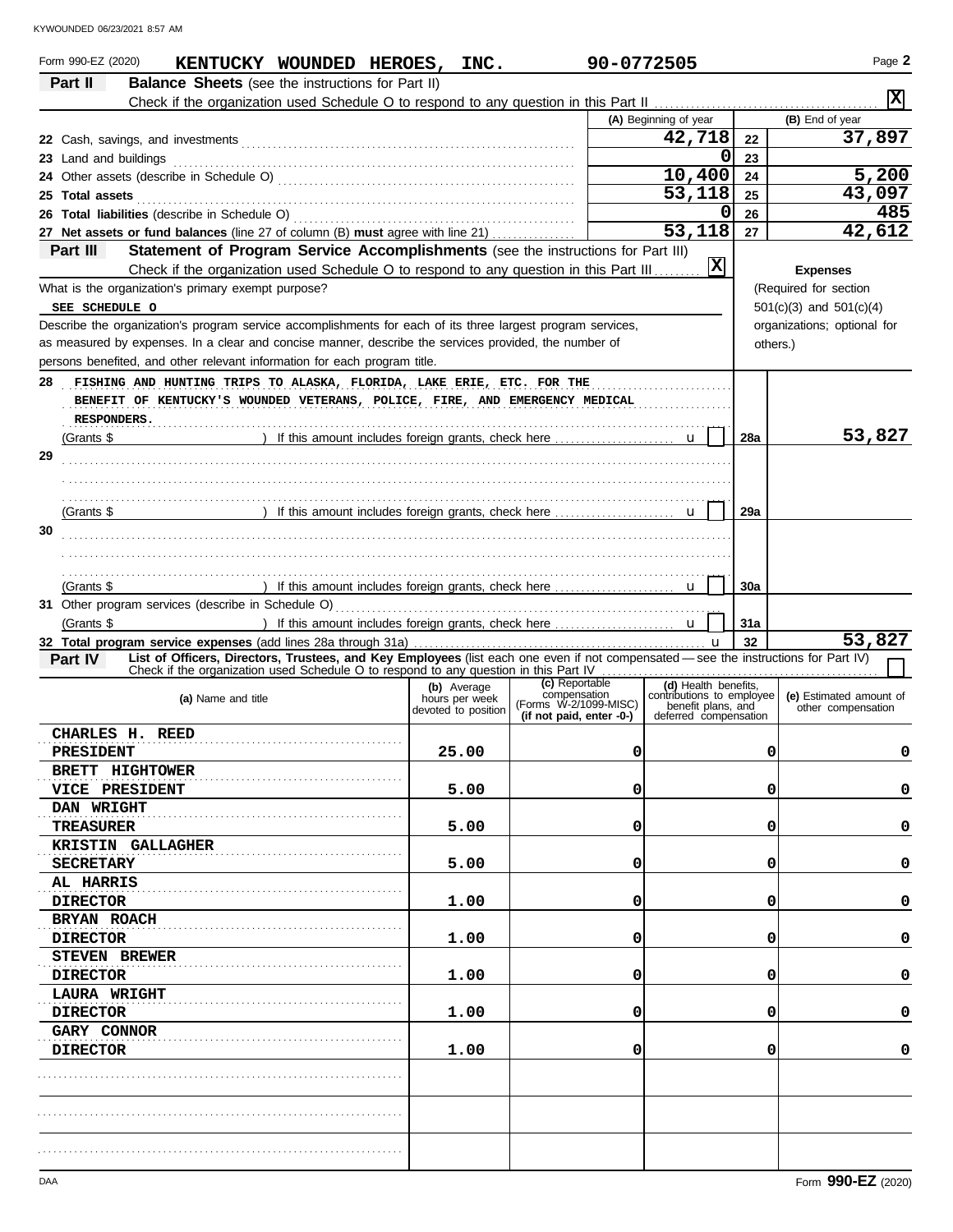|     | Form 990-EZ (2020) |                                                                                                                             | KENTUCKY WOUNDED HEROES, INC. |     |    | 90-0772505                                                                                                                                                                                                          |                 |            | Page 3      |
|-----|--------------------|-----------------------------------------------------------------------------------------------------------------------------|-------------------------------|-----|----|---------------------------------------------------------------------------------------------------------------------------------------------------------------------------------------------------------------------|-----------------|------------|-------------|
|     | Part V             |                                                                                                                             |                               |     |    | Other Information (Note the Schedule A and personal benefit contract statement requirements in the<br>instructions for Part V.) Check if the organization used Schedule O to respond to any question in this Part V |                 |            |             |
|     |                    |                                                                                                                             |                               |     |    |                                                                                                                                                                                                                     |                 | <b>Yes</b> | No          |
| 33  |                    | Did the organization engage in any significant activity not previously reported to the IRS? If "Yes," provide a             |                               |     |    |                                                                                                                                                                                                                     |                 |            |             |
|     |                    | detailed description of each activity in Schedule O                                                                         |                               |     |    |                                                                                                                                                                                                                     | 33              |            | x           |
| 34  |                    | Were any significant changes made to the organizing or governing documents? If "Yes," attach a conformed                    |                               |     |    |                                                                                                                                                                                                                     |                 |            |             |
|     |                    | copy of the amended documents if they reflect a change to the organization's name. Otherwise, explain the                   |                               |     |    |                                                                                                                                                                                                                     |                 |            |             |
|     |                    | change on Schedule O. See instructions                                                                                      |                               |     |    |                                                                                                                                                                                                                     | 34              |            | x           |
| 35а |                    | Did the organization have unrelated business gross income of \$1,000 or more during the year from business                  |                               |     |    |                                                                                                                                                                                                                     |                 |            |             |
|     |                    | activities (such as those reported on lines 2, 6a, and 7a, among others)?                                                   |                               |     |    |                                                                                                                                                                                                                     | 35a             |            | X           |
| b   |                    |                                                                                                                             |                               |     |    | If "Yes" to line 35a, has the organization filed a Form 990-T for the year? If "No," provide an explanation in Schedule O                                                                                           | 35b             |            |             |
| c   |                    | Was the organization a section $501(c)(4)$ , $501(c)(5)$ , or $501(c)(6)$ organization subject to section $6033(e)$ notice, |                               |     |    | reporting, and proxy tax requirements during the year? If "Yes," complete Schedule C, Part III [[[[[[[[[[[[[[                                                                                                       | 35c             |            | X           |
| 36  |                    | Did the organization undergo a liquidation, dissolution, termination, or significant disposition of net assets              |                               |     |    |                                                                                                                                                                                                                     |                 |            |             |
|     |                    | during the year? If "Yes," complete applicable parts of Schedule N                                                          |                               |     |    |                                                                                                                                                                                                                     | 36              |            | X           |
| 37a |                    | Enter amount of political expenditures, direct or indirect, as described in the instructions $\mathbf{u}$   37a             |                               |     |    |                                                                                                                                                                                                                     |                 |            |             |
| b   |                    | Did the organization file Form 1120-POL for this year?                                                                      |                               |     |    |                                                                                                                                                                                                                     | 37b             |            | X           |
| 38a |                    | Did the organization borrow from, or make any loans to, any officer, director, trustee, or key employee; or were            |                               |     |    |                                                                                                                                                                                                                     |                 |            |             |
|     |                    |                                                                                                                             |                               |     |    |                                                                                                                                                                                                                     | 38a             |            | X           |
| b   |                    | If "Yes," complete Schedule L, Part II, and enter the total amount involved [                                               |                               |     |    | 38b                                                                                                                                                                                                                 |                 |            |             |
| 39  |                    | Section 501(c)(7) organizations. Enter:                                                                                     |                               |     |    |                                                                                                                                                                                                                     |                 |            |             |
| a   |                    |                                                                                                                             |                               |     |    | 39a                                                                                                                                                                                                                 |                 |            |             |
| b   |                    |                                                                                                                             |                               |     |    | 39 <sub>b</sub>                                                                                                                                                                                                     |                 |            |             |
| 40a |                    | Section 501(c)(3) organizations. Enter amount of tax imposed on the organization during the year under:                     |                               |     |    |                                                                                                                                                                                                                     |                 |            |             |
|     |                    | section 4911 <b>u</b> ___________________; section 4912 <b>u</b> __________________; section 4955 <b>u</b>                  |                               |     |    |                                                                                                                                                                                                                     |                 |            |             |
| b   |                    | Section 501(c)(3), 501(c)(4), and 501(c)(29) organizations. Did the organization engage in any section 4958                 |                               |     |    |                                                                                                                                                                                                                     |                 |            |             |
|     |                    | excess benefit transaction during the year, or did it engage in an excess benefit transaction in a prior year               |                               |     |    |                                                                                                                                                                                                                     |                 |            |             |
|     |                    |                                                                                                                             |                               |     |    |                                                                                                                                                                                                                     | 40 <sub>b</sub> |            | X           |
| c   |                    | Section $501(c)(3)$ , $501(c)(4)$ , and $501(c)(29)$ organizations. Enter amount of tax imposed                             |                               |     |    |                                                                                                                                                                                                                     |                 |            |             |
|     |                    | on organization managers or disqualified persons during the year under sections 4912,                                       |                               |     |    |                                                                                                                                                                                                                     |                 |            |             |
|     | 4955, and 4958     |                                                                                                                             |                               |     |    |                                                                                                                                                                                                                     |                 |            |             |
| d   |                    | Section $501(c)(3)$ , $501(c)(4)$ , and $501(c)(29)$ organizations. Enter amount of tax on line                             |                               |     |    |                                                                                                                                                                                                                     |                 |            |             |
|     |                    | 40c reimbursed by the organization                                                                                          |                               |     |    | $\mathbf{u}$                                                                                                                                                                                                        |                 |            |             |
| е   |                    | All organizations. At any time during the tax year, was the organization a party to a prohibited tax shelter                |                               |     |    |                                                                                                                                                                                                                     |                 |            |             |
|     |                    | transaction? If "Yes," complete Form 8886-T                                                                                 |                               |     |    |                                                                                                                                                                                                                     | 40e             |            | х           |
| 41  |                    | List the states with which a copy of this return is filed $\mathbf u$                                                       |                               | KY. |    |                                                                                                                                                                                                                     |                 |            |             |
| 42a |                    | The organization's books are in care of $\mathbf u$ DAN WRIGHT<br>PO BOX 43048                                              |                               |     |    | Telephone no. <b>u</b>                                                                                                                                                                                              | 502-744-4477    |            |             |
|     |                    | Located at <b>u</b> LOUISVILLE                                                                                              |                               |     | KY | $ZIP + 4$ u                                                                                                                                                                                                         | 40253           |            |             |
| b   |                    | At any time during the calendar year, did the organization have an interest in or a signature or other authority over       |                               |     |    |                                                                                                                                                                                                                     |                 | Yes        | No          |
|     |                    |                                                                                                                             |                               |     |    | a financial account in a foreign country (such as a bank account, securities account, or other financial account)?                                                                                                  | 42b             |            | X           |
|     |                    | If "Yes," enter the name of the foreign country u                                                                           |                               |     |    |                                                                                                                                                                                                                     |                 |            |             |
|     |                    | See the instructions for exceptions and filing requirements for FinCEN Form 114, Report of Foreign Bank and                 |                               |     |    |                                                                                                                                                                                                                     |                 |            |             |
|     |                    | Financial Accounts (FBAR).                                                                                                  |                               |     |    |                                                                                                                                                                                                                     |                 |            |             |
| c   |                    |                                                                                                                             |                               |     |    |                                                                                                                                                                                                                     | 42c             |            | x           |
|     |                    | If "Yes," enter the name of the foreign country $\mathbf u$                                                                 |                               |     |    |                                                                                                                                                                                                                     |                 |            |             |
| 43  |                    |                                                                                                                             |                               |     |    |                                                                                                                                                                                                                     |                 |            | <b>u</b>    |
|     |                    |                                                                                                                             |                               |     |    | and enter the amount of tax-exempt interest received or accrued during the tax year $\cdots$ $\cdots$ $\cdots$ $\cdots$ $\cdots$ $\cdots$ $\cdots$ $\cdots$ $\cdots$ $\cdots$ $\cdots$ $\cdots$                     |                 |            |             |
|     |                    |                                                                                                                             |                               |     |    |                                                                                                                                                                                                                     |                 | Yes        | No          |
| 44a |                    | Did the organization maintain any donor advised funds during the year? If "Yes," Form 990 must be                           |                               |     |    |                                                                                                                                                                                                                     |                 |            |             |
|     |                    | completed instead of Form 990-EZ                                                                                            |                               |     |    |                                                                                                                                                                                                                     | 44a             |            | X           |
| b   |                    | Did the organization operate one or more hospital facilities during the year? If "Yes," Form 990 must be                    |                               |     |    |                                                                                                                                                                                                                     |                 |            |             |
|     |                    |                                                                                                                             |                               |     |    |                                                                                                                                                                                                                     | 44b             |            | X           |
| c   |                    |                                                                                                                             |                               |     |    |                                                                                                                                                                                                                     | 44c             |            | $\mathbf x$ |
| d   |                    | If "Yes" to line 44c, has the organization filed a Form 720 to report these payments? If "No," provide an                   |                               |     |    |                                                                                                                                                                                                                     |                 |            |             |
|     |                    |                                                                                                                             |                               |     |    |                                                                                                                                                                                                                     | 44d             |            |             |
| 45а |                    | Did the organization have a controlled entity within the meaning of section 512(b)(13)?                                     |                               |     |    |                                                                                                                                                                                                                     | 45a             |            | X           |
| b   |                    | Did the organization receive any payment from or engage in any transaction with a controlled entity within the              |                               |     |    |                                                                                                                                                                                                                     |                 |            |             |
|     |                    | meaning of section 512(b)(13)? If "Yes," Form 990 and Schedule R may need to be completed instead of                        |                               |     |    |                                                                                                                                                                                                                     | 45b             |            | x           |
|     |                    |                                                                                                                             |                               |     |    |                                                                                                                                                                                                                     |                 |            |             |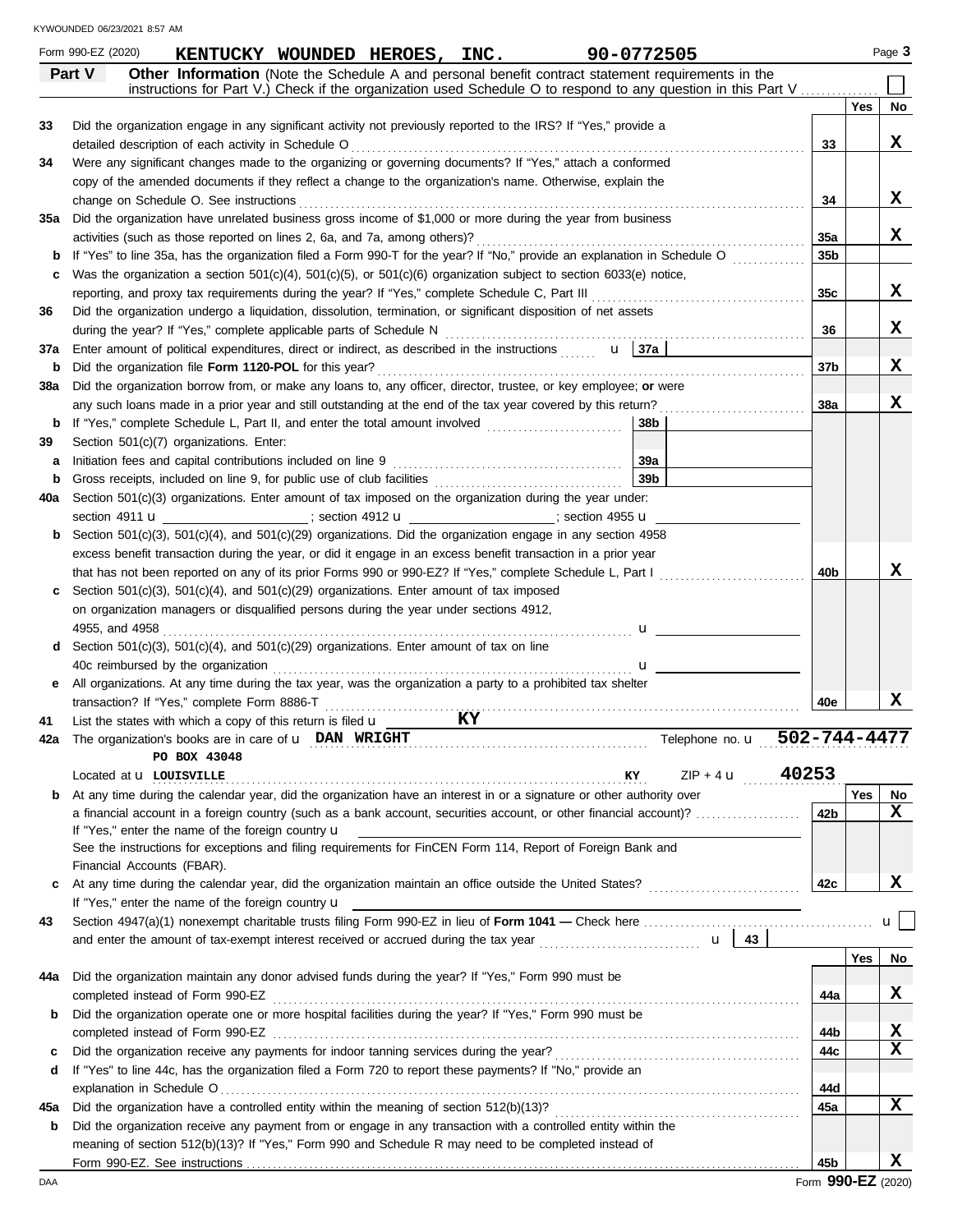|                 |                 | Form 990-EZ (2020)   |                                                                 |    | KENTUCKY WOUNDED HEROES,                                                                                                                                                         |          |                      | INC.                          |       | 90-0772505                                                                                                                                                                                                                                                                                                               |                     |                                                                                                  |               |                                           |                                               | Page 4                     |
|-----------------|-----------------|----------------------|-----------------------------------------------------------------|----|----------------------------------------------------------------------------------------------------------------------------------------------------------------------------------|----------|----------------------|-------------------------------|-------|--------------------------------------------------------------------------------------------------------------------------------------------------------------------------------------------------------------------------------------------------------------------------------------------------------------------------|---------------------|--------------------------------------------------------------------------------------------------|---------------|-------------------------------------------|-----------------------------------------------|----------------------------|
| 46              |                 |                      |                                                                 |    |                                                                                                                                                                                  |          |                      |                               |       | Did the organization engage, directly or indirectly, in political campaign activities on behalf of or in opposition                                                                                                                                                                                                      |                     |                                                                                                  |               |                                           | Yes                                           | No                         |
|                 | Part VI         |                      | 50 and 51.                                                      |    | Section 501(c)(3) Organizations Only                                                                                                                                             |          |                      |                               |       | All section 501(c)(3) organizations must answer questions 47-49b and 52, and complete the tables for lines                                                                                                                                                                                                               |                     |                                                                                                  |               | 46                                        |                                               | x                          |
| 47              |                 |                      |                                                                 |    |                                                                                                                                                                                  |          |                      |                               |       | Did the organization engage in lobbying activities or have a section 501(h) election in effect during the tax                                                                                                                                                                                                            |                     |                                                                                                  |               |                                           | Yes                                           | No                         |
|                 |                 |                      |                                                                 |    |                                                                                                                                                                                  |          |                      |                               |       |                                                                                                                                                                                                                                                                                                                          |                     |                                                                                                  |               | 47                                        |                                               | х                          |
| 48<br>49a       |                 |                      |                                                                 |    |                                                                                                                                                                                  |          |                      |                               |       |                                                                                                                                                                                                                                                                                                                          |                     |                                                                                                  |               | 48<br>49a                                 |                                               | $\mathbf x$<br>$\mathbf x$ |
| b               |                 |                      |                                                                 |    |                                                                                                                                                                                  |          |                      |                               |       |                                                                                                                                                                                                                                                                                                                          |                     |                                                                                                  |               | 49b                                       |                                               |                            |
| 50              |                 |                      |                                                                 |    |                                                                                                                                                                                  |          |                      |                               |       | Complete this table for the organization's five highest compensated employees (other than officers, directors, trustees, and key                                                                                                                                                                                         |                     |                                                                                                  |               |                                           |                                               |                            |
|                 |                 |                      |                                                                 |    |                                                                                                                                                                                  |          |                      |                               |       | employees) who each received more than \$100,000 of compensation from the organization. If there is none, enter "None."                                                                                                                                                                                                  |                     |                                                                                                  |               |                                           |                                               |                            |
|                 |                 |                      | (a) Name and title of each employee                             |    |                                                                                                                                                                                  |          |                      | (b) Average<br>hours per week |       | (c) Reportable<br>compensation<br>devoted to position   (Forms W-2/1099-MISC)                                                                                                                                                                                                                                            |                     | (d) Health benefits.<br>contributions to employee<br>benefit plans, and<br>deferred compensation |               |                                           | (e) Estimated amount of<br>other compensation |                            |
|                 | <b>NONE</b>     |                      |                                                                 |    |                                                                                                                                                                                  |          |                      |                               |       |                                                                                                                                                                                                                                                                                                                          |                     |                                                                                                  |               |                                           |                                               |                            |
|                 |                 |                      |                                                                 |    |                                                                                                                                                                                  |          |                      |                               |       |                                                                                                                                                                                                                                                                                                                          |                     |                                                                                                  |               |                                           |                                               |                            |
|                 |                 |                      |                                                                 |    |                                                                                                                                                                                  |          |                      |                               |       |                                                                                                                                                                                                                                                                                                                          |                     |                                                                                                  |               |                                           |                                               |                            |
|                 |                 |                      |                                                                 |    |                                                                                                                                                                                  |          |                      |                               |       |                                                                                                                                                                                                                                                                                                                          |                     |                                                                                                  |               |                                           |                                               |                            |
|                 |                 |                      |                                                                 |    |                                                                                                                                                                                  |          |                      |                               |       |                                                                                                                                                                                                                                                                                                                          |                     |                                                                                                  |               |                                           |                                               |                            |
| f<br>51         |                 |                      |                                                                 |    | Total number of other employees paid over \$100,000<br>\$100,000 of compensation from the organization. If there is none, enter "None."                                          |          |                      |                               |       | Complete this table for the organization's five highest compensated independent contractors who each received more than                                                                                                                                                                                                  |                     |                                                                                                  |               |                                           |                                               |                            |
|                 |                 |                      |                                                                 |    | (a) Name and business address of each independent contractor                                                                                                                     |          |                      |                               |       |                                                                                                                                                                                                                                                                                                                          | (b) Type of service |                                                                                                  |               |                                           | (c) Compensation                              |                            |
|                 | <b>NONE</b>     |                      |                                                                 |    |                                                                                                                                                                                  |          |                      |                               |       |                                                                                                                                                                                                                                                                                                                          |                     |                                                                                                  |               |                                           |                                               |                            |
|                 |                 |                      |                                                                 |    |                                                                                                                                                                                  |          |                      |                               |       |                                                                                                                                                                                                                                                                                                                          |                     |                                                                                                  |               |                                           |                                               |                            |
|                 |                 |                      |                                                                 |    |                                                                                                                                                                                  |          |                      |                               |       |                                                                                                                                                                                                                                                                                                                          |                     |                                                                                                  |               |                                           |                                               |                            |
|                 |                 |                      |                                                                 |    |                                                                                                                                                                                  |          |                      |                               |       |                                                                                                                                                                                                                                                                                                                          |                     |                                                                                                  |               |                                           |                                               |                            |
|                 |                 |                      |                                                                 |    |                                                                                                                                                                                  |          |                      |                               |       |                                                                                                                                                                                                                                                                                                                          |                     |                                                                                                  |               |                                           |                                               |                            |
| d<br>52         |                 | completed Schedule A |                                                                 |    | Total number of other independent contractors each receiving over \$100,000<br>Did the organization complete Schedule A? Note: All section 501(c)(3) organizations must attach a |          |                      |                               |       |                                                                                                                                                                                                                                                                                                                          |                     |                                                                                                  | x             | Yes                                       |                                               | No                         |
|                 |                 |                      |                                                                 |    |                                                                                                                                                                                  |          |                      |                               |       | Under penalties of perjury, I declare that I have examined this return, including accompanying schedules and statements, and to the best of my knowledge and belief, it is<br>true, correct, and complete. Declaration of preparer (other than officer) is based on all information of which preparer has any knowledge. |                     |                                                                                                  |               |                                           |                                               |                            |
|                 |                 |                      |                                                                 |    |                                                                                                                                                                                  |          |                      |                               |       |                                                                                                                                                                                                                                                                                                                          |                     |                                                                                                  |               |                                           |                                               |                            |
| Sign<br>Here    |                 |                      | Signature of officer<br>CHARLES<br>Type or print name and title | н. | <b>REED</b>                                                                                                                                                                      |          |                      |                               |       | Date<br><b>PRESIDENT</b>                                                                                                                                                                                                                                                                                                 |                     |                                                                                                  |               |                                           |                                               |                            |
|                 |                 |                      | Print/Type preparer's name                                      |    |                                                                                                                                                                                  |          | Preparer's signature |                               |       |                                                                                                                                                                                                                                                                                                                          | Date                |                                                                                                  |               | PTIN                                      |                                               |                            |
| Paid            |                 |                      | PHILLIP P THURMAN CPA                                           |    |                                                                                                                                                                                  |          |                      | <b>PHILLIP P THURMAN CPA</b>  |       |                                                                                                                                                                                                                                                                                                                          |                     | Check<br>06/23/21                                                                                | self-employed |                                           | P00662824                                     |                            |
| <b>Preparer</b> |                 | Firm's name $\}$     |                                                                 | L. | <b>BALLARD</b><br>&.                                                                                                                                                             | COMPANY, |                      | PSC,                          | CPA'S |                                                                                                                                                                                                                                                                                                                          |                     | Firm's $EIN$ }                                                                                   |               |                                           | 61-0963325                                    |                            |
|                 | <b>Use Only</b> | Firm's address $\}$  |                                                                 |    | 906 MAIN STREET                                                                                                                                                                  |          |                      |                               |       |                                                                                                                                                                                                                                                                                                                          |                     |                                                                                                  |               |                                           |                                               |                            |
|                 |                 |                      |                                                                 |    | SHELBYVILLE,                                                                                                                                                                     | KY       |                      | 40065-1313                    |       |                                                                                                                                                                                                                                                                                                                          |                     | Phone no.                                                                                        | 502-633-1422  |                                           |                                               |                            |
|                 |                 |                      |                                                                 |    | May the IRS discuss this return with the preparer shown above? See instructions                                                                                                  |          |                      |                               |       |                                                                                                                                                                                                                                                                                                                          |                     |                                                                                                  |               | $\blacktriangleright$ $\mid$ X $\mid$ Yes |                                               | No                         |

|  | Form 990-EZ (2020) |  |
|--|--------------------|--|
|--|--------------------|--|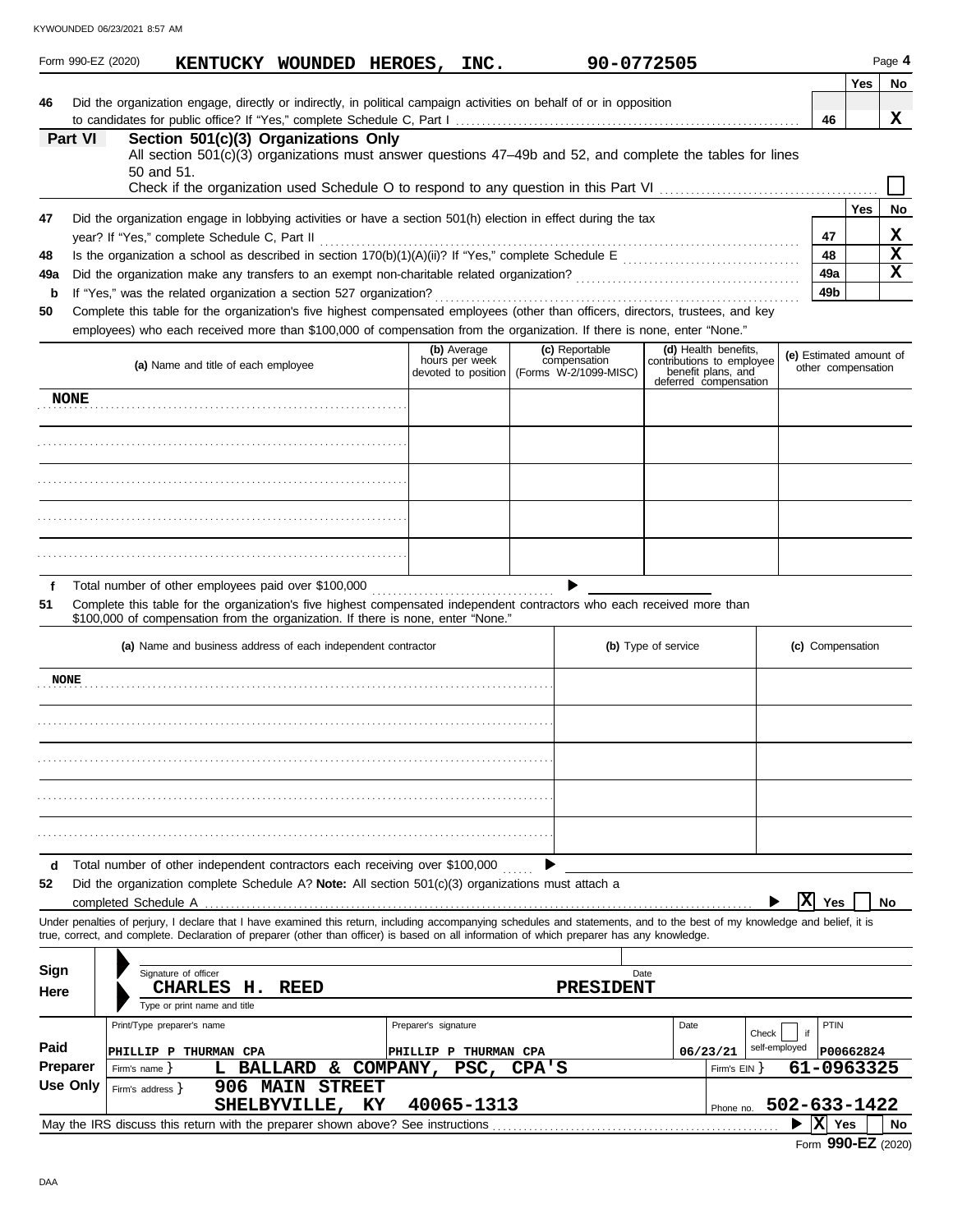| (Form 990 or 990-EZ)<br>Department of the Treasury<br>Internal Revenue Service<br>Name of the organization<br>Part I<br>1<br>2<br>3<br>4<br>city, and state: |                                                            | Complete if the organization is a section $501(c)(3)$ organization or a section $4947(a)(1)$ nonexempt charitable trust.<br><b>u</b> Go to www.irs.gov/Form990 for instructions and the latest information.<br>KENTUCKY WOUNDED HEROES, INC. |     |                                       |                                                                                                                                                                                                                                                                | <b>2020</b><br>Open to Public       |  |  |
|--------------------------------------------------------------------------------------------------------------------------------------------------------------|------------------------------------------------------------|----------------------------------------------------------------------------------------------------------------------------------------------------------------------------------------------------------------------------------------------|-----|---------------------------------------|----------------------------------------------------------------------------------------------------------------------------------------------------------------------------------------------------------------------------------------------------------------|-------------------------------------|--|--|
|                                                                                                                                                              |                                                            |                                                                                                                                                                                                                                              |     |                                       |                                                                                                                                                                                                                                                                |                                     |  |  |
|                                                                                                                                                              |                                                            |                                                                                                                                                                                                                                              |     | La Attach to Form 990 or Form 990-EZ. |                                                                                                                                                                                                                                                                |                                     |  |  |
|                                                                                                                                                              |                                                            |                                                                                                                                                                                                                                              |     |                                       |                                                                                                                                                                                                                                                                | Inspection                          |  |  |
|                                                                                                                                                              |                                                            |                                                                                                                                                                                                                                              |     |                                       | 90-0772505                                                                                                                                                                                                                                                     | Employer identification number      |  |  |
|                                                                                                                                                              |                                                            |                                                                                                                                                                                                                                              |     |                                       | Reason for Public Charity Status. (All organizations must complete this part.) See instructions.                                                                                                                                                               |                                     |  |  |
|                                                                                                                                                              |                                                            | The organization is not a private foundation because it is: (For lines 1 through 12, check only one box.)                                                                                                                                    |     |                                       |                                                                                                                                                                                                                                                                |                                     |  |  |
|                                                                                                                                                              |                                                            | A church, convention of churches, or association of churches described in section 170(b)(1)(A)(i).                                                                                                                                           |     |                                       |                                                                                                                                                                                                                                                                |                                     |  |  |
|                                                                                                                                                              |                                                            | A school described in section 170(b)(1)(A)(ii). (Attach Schedule E (Form 990 or 990-EZ).)                                                                                                                                                    |     |                                       |                                                                                                                                                                                                                                                                |                                     |  |  |
|                                                                                                                                                              |                                                            | A hospital or a cooperative hospital service organization described in section 170(b)(1)(A)(iii).                                                                                                                                            |     |                                       | A medical research organization operated in conjunction with a hospital described in section 170(b)(1)(A)(iii). Enter the hospital's name,                                                                                                                     |                                     |  |  |
|                                                                                                                                                              |                                                            |                                                                                                                                                                                                                                              |     |                                       |                                                                                                                                                                                                                                                                |                                     |  |  |
| 5                                                                                                                                                            |                                                            | An organization operated for the benefit of a college or university owned or operated by a governmental unit described in                                                                                                                    |     |                                       |                                                                                                                                                                                                                                                                |                                     |  |  |
|                                                                                                                                                              | section 170(b)(1)(A)(iv). (Complete Part II.)              |                                                                                                                                                                                                                                              |     |                                       |                                                                                                                                                                                                                                                                |                                     |  |  |
| 6                                                                                                                                                            |                                                            | A federal, state, or local government or governmental unit described in section 170(b)(1)(A)(v).                                                                                                                                             |     |                                       |                                                                                                                                                                                                                                                                |                                     |  |  |
| 7                                                                                                                                                            | described in section 170(b)(1)(A)(vi). (Complete Part II.) |                                                                                                                                                                                                                                              |     |                                       | An organization that normally receives a substantial part of its support from a governmental unit or from the general public                                                                                                                                   |                                     |  |  |
| 8                                                                                                                                                            |                                                            | A community trust described in section 170(b)(1)(A)(vi). (Complete Part II.)                                                                                                                                                                 |     |                                       |                                                                                                                                                                                                                                                                |                                     |  |  |
| 9                                                                                                                                                            |                                                            |                                                                                                                                                                                                                                              |     |                                       | An agricultural research organization described in section 170(b)(1)(A)(ix) operated in conjunction with a land-grant college                                                                                                                                  |                                     |  |  |
|                                                                                                                                                              |                                                            | or university or a non-land-grant college of agriculture (see instructions). Enter the name, city, and state of the college or                                                                                                               |     |                                       |                                                                                                                                                                                                                                                                |                                     |  |  |
| university:<br>$ {\bf x} $<br>10                                                                                                                             |                                                            |                                                                                                                                                                                                                                              |     |                                       | An organization that normally receives: (1) more than 33 1/3% of its support from contributions, membership fees, and gross                                                                                                                                    |                                     |  |  |
|                                                                                                                                                              |                                                            | receipts from activities related to its exempt functions, subject to certain exceptions; and (2) no more than 331/3% of its                                                                                                                  |     |                                       |                                                                                                                                                                                                                                                                |                                     |  |  |
|                                                                                                                                                              |                                                            | support from gross investment income and unrelated business taxable income (less section 511 tax) from businesses<br>acquired by the organization after June 30, 1975. See section 509(a)(2). (Complete Part III.)                           |     |                                       |                                                                                                                                                                                                                                                                |                                     |  |  |
| 11                                                                                                                                                           |                                                            | An organization organized and operated exclusively to test for public safety. See section 509(a)(4).                                                                                                                                         |     |                                       |                                                                                                                                                                                                                                                                |                                     |  |  |
| 12                                                                                                                                                           |                                                            |                                                                                                                                                                                                                                              |     |                                       | An organization organized and operated exclusively for the benefit of, to perform the functions of, or to carry out the purposes                                                                                                                               |                                     |  |  |
|                                                                                                                                                              |                                                            |                                                                                                                                                                                                                                              |     |                                       | of one or more publicly supported organizations described in section 509(a)(1) or section 509(a)(2). See section 509(a)(3).                                                                                                                                    |                                     |  |  |
| a                                                                                                                                                            |                                                            |                                                                                                                                                                                                                                              |     |                                       | Check the box in lines 12a through 12d that describes the type of supporting organization and complete lines 12e, 12f, and 12g.<br>Type I. A supporting organization operated, supervised, or controlled by its supported organization(s), typically by giving |                                     |  |  |
|                                                                                                                                                              |                                                            | the supported organization(s) the power to regularly appoint or elect a majority of the directors or trustees of the                                                                                                                         |     |                                       |                                                                                                                                                                                                                                                                |                                     |  |  |
|                                                                                                                                                              |                                                            | supporting organization. You must complete Part IV, Sections A and B.                                                                                                                                                                        |     |                                       |                                                                                                                                                                                                                                                                |                                     |  |  |
| b                                                                                                                                                            |                                                            | Type II. A supporting organization supervised or controlled in connection with its supported organization(s), by having                                                                                                                      |     |                                       |                                                                                                                                                                                                                                                                |                                     |  |  |
|                                                                                                                                                              |                                                            | organization(s). You must complete Part IV, Sections A and C.                                                                                                                                                                                |     |                                       | control or management of the supporting organization vested in the same persons that control or manage the supported                                                                                                                                           |                                     |  |  |
| c                                                                                                                                                            |                                                            |                                                                                                                                                                                                                                              |     |                                       | Type III functionally integrated. A supporting organization operated in connection with, and functionally integrated with,                                                                                                                                     |                                     |  |  |
|                                                                                                                                                              |                                                            | its supported organization(s) (see instructions). You must complete Part IV, Sections A, D, and E.                                                                                                                                           |     |                                       |                                                                                                                                                                                                                                                                |                                     |  |  |
| d                                                                                                                                                            |                                                            |                                                                                                                                                                                                                                              |     |                                       | Type III non-functionally integrated. A supporting organization operated in connection with its supported organization(s)<br>that is not functionally integrated. The organization generally must satisfy a distribution requirement and an attentiveness      |                                     |  |  |
|                                                                                                                                                              |                                                            | requirement (see instructions). You must complete Part IV, Sections A and D, and Part V.                                                                                                                                                     |     |                                       |                                                                                                                                                                                                                                                                |                                     |  |  |
| е                                                                                                                                                            |                                                            | Check this box if the organization received a written determination from the IRS that it is a Type I, Type II, Type III                                                                                                                      |     |                                       |                                                                                                                                                                                                                                                                |                                     |  |  |
| f                                                                                                                                                            | Enter the number of supported organizations                | functionally integrated, or Type III non-functionally integrated supporting organization.                                                                                                                                                    |     |                                       |                                                                                                                                                                                                                                                                |                                     |  |  |
| g                                                                                                                                                            |                                                            | Provide the following information about the supported organization(s).                                                                                                                                                                       |     |                                       |                                                                                                                                                                                                                                                                |                                     |  |  |
| (i) Name of supported                                                                                                                                        | (ii) EIN                                                   | (iii) Type of organization                                                                                                                                                                                                                   |     | (iv) Is the organization              | (v) Amount of monetary                                                                                                                                                                                                                                         | (vi) Amount of                      |  |  |
| organization                                                                                                                                                 |                                                            | (described on lines 1-10<br>above (see instructions))                                                                                                                                                                                        |     | listed in your governing<br>document? | support (see<br>instructions)                                                                                                                                                                                                                                  | other support (see<br>instructions) |  |  |
|                                                                                                                                                              |                                                            |                                                                                                                                                                                                                                              | Yes | No                                    |                                                                                                                                                                                                                                                                |                                     |  |  |
| (A)                                                                                                                                                          |                                                            |                                                                                                                                                                                                                                              |     |                                       |                                                                                                                                                                                                                                                                |                                     |  |  |
|                                                                                                                                                              |                                                            |                                                                                                                                                                                                                                              |     |                                       |                                                                                                                                                                                                                                                                |                                     |  |  |
| (B)                                                                                                                                                          |                                                            |                                                                                                                                                                                                                                              |     |                                       |                                                                                                                                                                                                                                                                |                                     |  |  |
| (C)                                                                                                                                                          |                                                            |                                                                                                                                                                                                                                              |     |                                       |                                                                                                                                                                                                                                                                |                                     |  |  |
|                                                                                                                                                              |                                                            |                                                                                                                                                                                                                                              |     |                                       |                                                                                                                                                                                                                                                                |                                     |  |  |
| (D)                                                                                                                                                          |                                                            |                                                                                                                                                                                                                                              |     |                                       |                                                                                                                                                                                                                                                                |                                     |  |  |
|                                                                                                                                                              |                                                            |                                                                                                                                                                                                                                              |     |                                       |                                                                                                                                                                                                                                                                |                                     |  |  |
| (E)                                                                                                                                                          |                                                            |                                                                                                                                                                                                                                              |     |                                       |                                                                                                                                                                                                                                                                |                                     |  |  |
|                                                                                                                                                              |                                                            |                                                                                                                                                                                                                                              |     |                                       |                                                                                                                                                                                                                                                                |                                     |  |  |

**For Paperwork Reduction Act Notice, see the Instructions for Form 990 or 990-EZ.**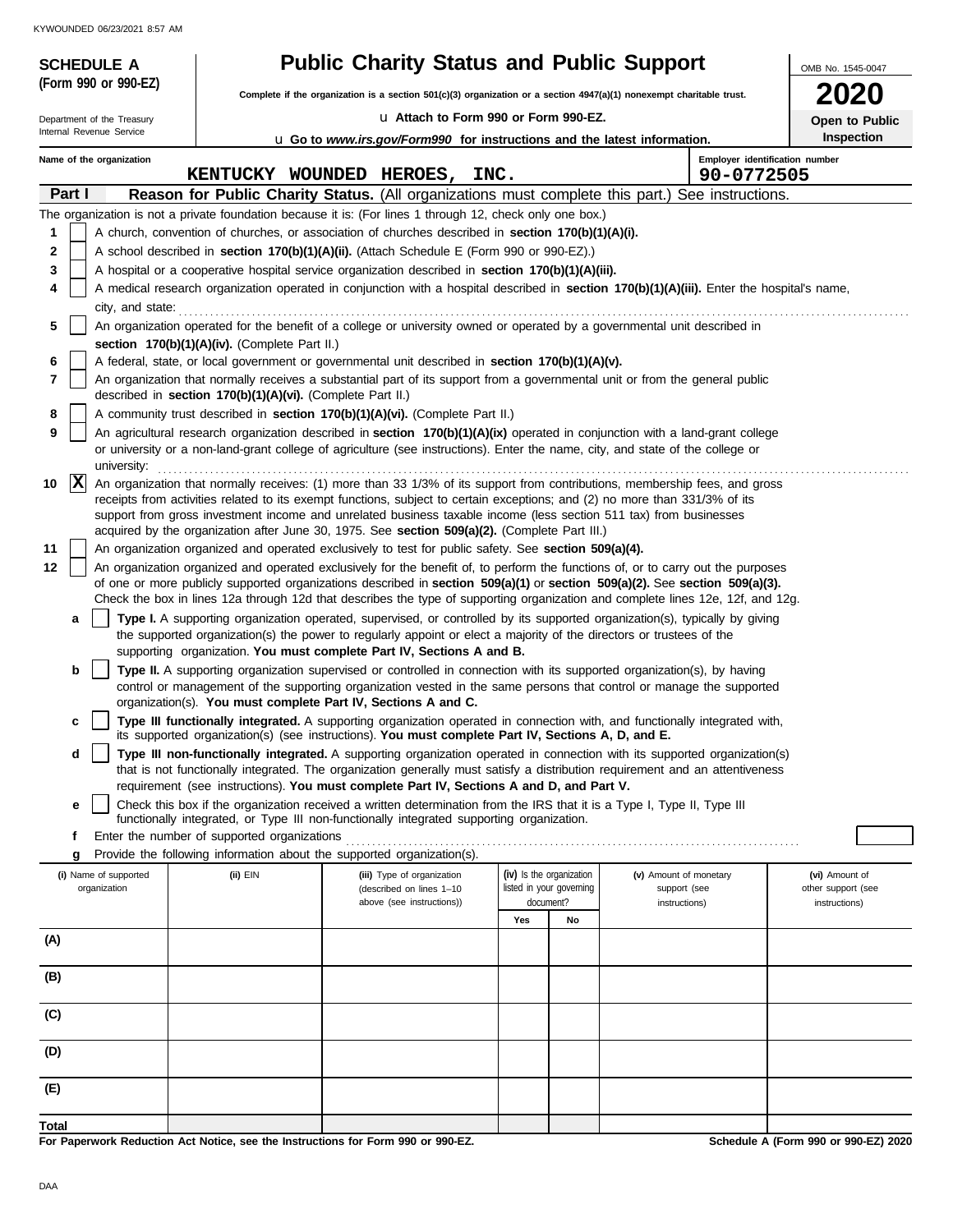(Explain in Part VI.) . . . . . . . . . . . . . . . . . . . . .

organization, check this box and stop here

**Section C. Computation of Public Support Percentage**

**Total support.** Add lines 7 through 10

loss from the sale of capital assets Other income. Do not include gain or is regularly carried on ................... activities, whether or not the business Net income from unrelated business

rents, royalties, and income from payments received on securities loans, Gross income from interest, dividends,

governmental unit or publicly

The value of services or facilities

Tax revenues levied for the

to or expended on its behalf ............ organization's benefit and either paid

furnished by a governmental unit to the organization without charge ..............

each person (other than a The portion of total contributions by **Total.** Add lines 1 through 3 .............

**Section B. Total Support**

line 1 that exceeds 2% of the amount supported organization) included on

Public support. Subtract line 5 from line 4.

shown on line 11, column (f)  $\ldots$ 

Amounts from line 4

similar sources ..............................

|         | Schedule A (Form 990 or 990-EZ) 2020                                                                              |          | KENTUCKY WOUNDED HEROES, INC. |            |            | 90-0772505 | Page 2    |  |  |
|---------|-------------------------------------------------------------------------------------------------------------------|----------|-------------------------------|------------|------------|------------|-----------|--|--|
| Part II | Support Schedule for Organizations Described in Sections 170(b)(1)(A)(iv) and 170(b)(1)(A)(vi)                    |          |                               |            |            |            |           |  |  |
|         | (Complete only if you checked the box on line 5, 7, or 8 of Part I or if the organization failed to qualify under |          |                               |            |            |            |           |  |  |
|         | Part III. If the organization fails to qualify under the tests listed below, please complete Part III.)           |          |                               |            |            |            |           |  |  |
|         | <b>Section A. Public Support</b>                                                                                  |          |                               |            |            |            |           |  |  |
|         | Calendar year (or fiscal year beginning in)<br>$\mathbf{u}$                                                       | (a) 2016 | (b) 2017                      | $(c)$ 2018 | $(d)$ 2019 | (e) $2020$ | (f) Total |  |  |
|         | Gifts, grants, contributions, and<br>membership fees received. (Do not<br>include any "unusual grants.")          |          |                               |            |            |            |           |  |  |

|    | organization                                                                                                                 |
|----|------------------------------------------------------------------------------------------------------------------------------|
| 18 | <b>Private foundation.</b> If the organization did not check a box on line 13, 16a, 16b, 17a, or 17b, check this box and see |
|    | instructions                                                                                                                 |

**First 5 years.** If the Form 990 is for the organization's first, second, third, fourth, or fifth tax year as a section 501(c)(3) Gross receipts from related activities, etc. (see instructions) . . . . . . . . . . . . . . . . . . . . . . . . . . . . . . . . . . . . . . . . . . . . . . . . . . . . . . . . . . . . . . . . . . . . .

**(a)** 2016

**14** Public support percentage for 2020 (line 6, column (f) divided by line 11, column (f)) . . . . . . . . . . . . . . . . . . . . . . . . . . . . . . . . . . . . . . . . . . . . Public support percentage from 2019 Schedule A, Part II, line 14 . . . . . . . . . . . . . . . . . . . . . . . . . . . . . . . . . . . . . . . . . . . . . . . . . . . . . . . . . . . . . . . .

**16a 33 1/3% support test—2020.** If the organization did not check the box on line 13, and line 14 is 33 1/3% or more, check this

**17a 10%-facts-and-circumstances test—2020.** If the organization did not check a box on line 13, 16a, or 16b, and line 14 is 10% or more, and if the organization meets the "facts-and-circumstances" test, check this box and **stop here.** Explain in Part VI how the organization meets the "facts-and-circumstances" test. The organization qualifies as a publicly supported

**b 10%-facts-and-circumstances test—2019.** If the organization did not check a box on line 13, 16a, 16b, or 17a, and line

organization . . . . . . . . . . . . . . . . . . . . . . . . . . . . . . . . . . . . . . . . . . . . . . . . . . . . . . . . . . . . . . . . . . . . . . . . . . . . . . . . . . . . . . . . . . . . . . . . . . . . . . . . . . . . . . . . . . . . . . . . . . . . . . . . . . . . . . . . . . .

in Part VI how the organization meets the "facts-and-circumstances" test. The organization qualifies as a publicly supported 15 is 10% or more, and if the organization meets the "facts-and-circumstances" test, check this box and **stop here.** Explain

**b 33 1/3% support test—2019.** If the organization did not check a box on line 13 or 16a, and line 15 is 33 1/3% or more, check this box and **stop here.** The organization qualifies as a publicly supported organization . . . . . . . . . . . . . . . . . . . . . . . . . . . . . . . . . . . . . . . . . . . . . . . . . . . . . . . . . . . .

box and **stop here.** The organization qualifies as a publicly supported organization . . . . . . . . . . . . . . . . . . . . . . . . . . . . . . . . . . . . . . . . . . . . . . . . . . . . . . . . . . . . . . . . .

**Calendar year (or fiscal year beginning in) (f)** Total

u **(b)** 2017 **(c)** 2018 **(d)** 2019 **(e)** 2020

**Schedule A (Form 990 or 990-EZ) 2020**

**12**

**14 15**  $\frac{1}{2}$ %

**13 12 11**

**15**

**9**

**10**

**8**

**7**

**6**

**4**

**5**

**3**

**2**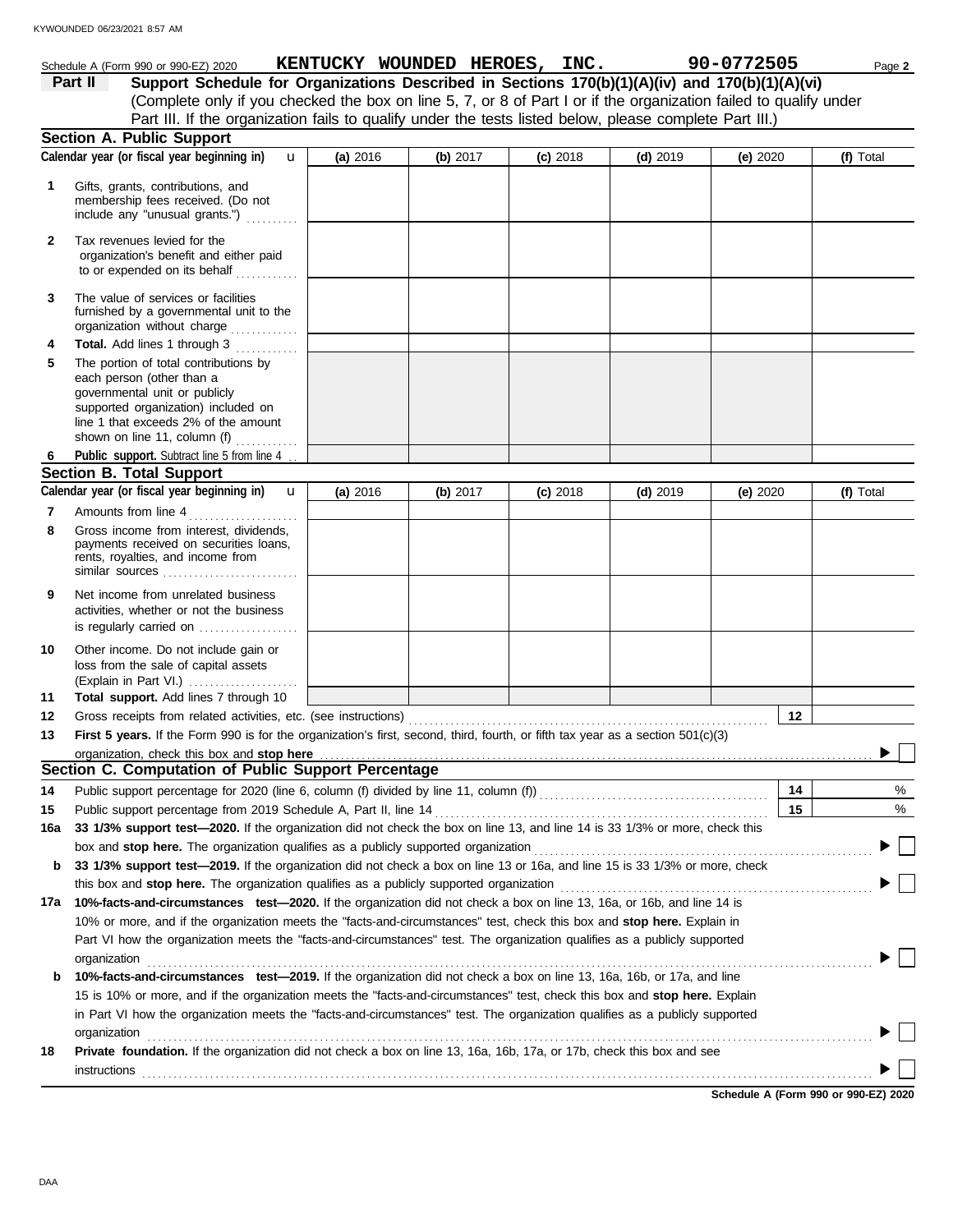|              | Schedule A (Form 990 or 990-EZ) 2020                                                                                                                                              | KENTUCKY WOUNDED HEROES, INC. |          |            |            | 90-0772505 | Page 3       |
|--------------|-----------------------------------------------------------------------------------------------------------------------------------------------------------------------------------|-------------------------------|----------|------------|------------|------------|--------------|
|              | Part III<br>Support Schedule for Organizations Described in Section 509(a)(2)                                                                                                     |                               |          |            |            |            |              |
|              | (Complete only if you checked the box on line 10 of Part I or if the organization failed to qualify under Part II.                                                                |                               |          |            |            |            |              |
|              | If the organization fails to qualify under the tests listed below, please complete Part II.)                                                                                      |                               |          |            |            |            |              |
|              | <b>Section A. Public Support</b>                                                                                                                                                  |                               |          |            |            |            |              |
|              | Calendar year (or fiscal year beginning in)<br>$\mathbf{u}$                                                                                                                       | (a) 2016                      | (b) 2017 | $(c)$ 2018 | $(d)$ 2019 | (e) $2020$ | (f) Total    |
| 1            | Gifts, grants, contributions, and membership fees<br>received. (Do not include any "unusual grants.")<br>.                                                                        | 72,478                        | 92,195   | 33,708     | 93,656     | 56,357     | 348,394      |
| $\mathbf{2}$ | Gross receipts from admissions, merchandise<br>sold or services performed, or facilities<br>furnished in any activity that is related to the<br>organization's tax-exempt purpose | 26,676                        | 30,176   | 34,075     | 4,959      | 13,726     | 109,612      |
| 3            | Gross receipts from activities that are not an<br>unrelated trade or business under section 513                                                                                   |                               |          |            |            |            |              |
| 4            | Tax revenues levied for the<br>organization's benefit and either paid<br>to or expended on its behalf                                                                             |                               |          |            |            |            |              |
| 5            | The value of services or facilities<br>furnished by a governmental unit to the<br>organization without charge                                                                     |                               |          |            |            |            |              |
| 6            | Total. Add lines 1 through 5                                                                                                                                                      | 99,154                        | 122,371  | 67,783     | 98,615     | 70,083     | 458,006      |
|              | 7a Amounts included on lines 1, 2, and 3<br>received from disqualified persons                                                                                                    |                               |          |            |            |            |              |
| b            | Amounts included on lines 2 and 3<br>received from other than disqualified<br>persons that exceed the greater of \$5,000<br>or 1% of the amount on line 13 for the year $\ldots$  |                               |          |            |            |            |              |
| c            | Add lines 7a and 7b                                                                                                                                                               |                               |          |            |            |            |              |
| 8            | Public support. (Subtract line 7c from                                                                                                                                            |                               |          |            |            |            | 458,006      |
|              | <b>Section B. Total Support</b>                                                                                                                                                   |                               |          |            |            |            |              |
|              | Calendar year (or fiscal year beginning in)<br>$\mathbf{u}$                                                                                                                       | (a) 2016                      | (b) 2017 | $(c)$ 2018 | $(d)$ 2019 | (e) 2020   | (f) Total    |
| 9            | Amounts from line 6                                                                                                                                                               | 99,154                        | 122,371  | 67,783     | 98,615     | 70,083     | 458,006      |
| 10a          | Gross income from interest, dividends,<br>payments received on securities loans, rents,<br>royalties, and income from similar sources                                             |                               |          |            |            |            |              |
| b            | Unrelated business taxable income (less                                                                                                                                           |                               |          |            |            |            |              |
|              | section 511 taxes) from businesses<br>acquired after June 30, 1975                                                                                                                |                               |          |            |            |            |              |
|              | c Add lines 10a and 10b $\ldots$                                                                                                                                                  |                               |          |            |            |            |              |
| 11           | Net income from unrelated business<br>activities not included in line 10b, whether<br>or not the business is regularly carried on                                                 |                               |          |            |            |            |              |
| 12           | Other income. Do not include gain or<br>loss from the sale of capital assets<br>(Explain in Part VI.)                                                                             | 6,400                         |          |            |            |            | 6,400        |
| 13           | Total support. (Add lines 9, 10c, 11,                                                                                                                                             |                               |          |            |            |            |              |
|              |                                                                                                                                                                                   | 105,554                       | 122,371  | 67,783     | 98,615     | 70,083     | 464,406      |
| 14           | First 5 years. If the Form 990 is for the organization's first, second, third, fourth, or fifth tax year as a section 501(c)(3)<br>organization, check this box and stop here     |                               |          |            |            |            |              |
|              | Section C. Computation of Public Support Percentage                                                                                                                               |                               |          |            |            |            |              |
| 15           |                                                                                                                                                                                   |                               |          |            |            | 15         | 98.62 $%$    |
| 16           |                                                                                                                                                                                   |                               |          |            |            | 16         | 98.41%       |
|              | Section D. Computation of Investment Income Percentage                                                                                                                            |                               |          |            |            |            |              |
| 17           | Investment income percentage for 2020 (line 10c, column (f), divided by line 13, column (f)) [[[[[[[[[[[[[[[[[                                                                    |                               |          |            |            | 17         | %            |
| 18           | Investment income percentage from 2019 Schedule A, Part III, line 17                                                                                                              |                               |          |            |            | 18         | %            |
| 19a          | 33 1/3% support tests-2020. If the organization did not check the box on line 14, and line 15 is more than 33 1/3%, and line                                                      |                               |          |            |            |            |              |
|              |                                                                                                                                                                                   |                               |          |            |            |            | $\mathbf{X}$ |
| b            | 33 1/3% support tests-2019. If the organization did not check a box on line 14 or line 19a, and line 16 is more than 33 1/3%, and                                                 |                               |          |            |            |            |              |
|              |                                                                                                                                                                                   |                               |          |            |            |            |              |
| 20           |                                                                                                                                                                                   |                               |          |            |            |            |              |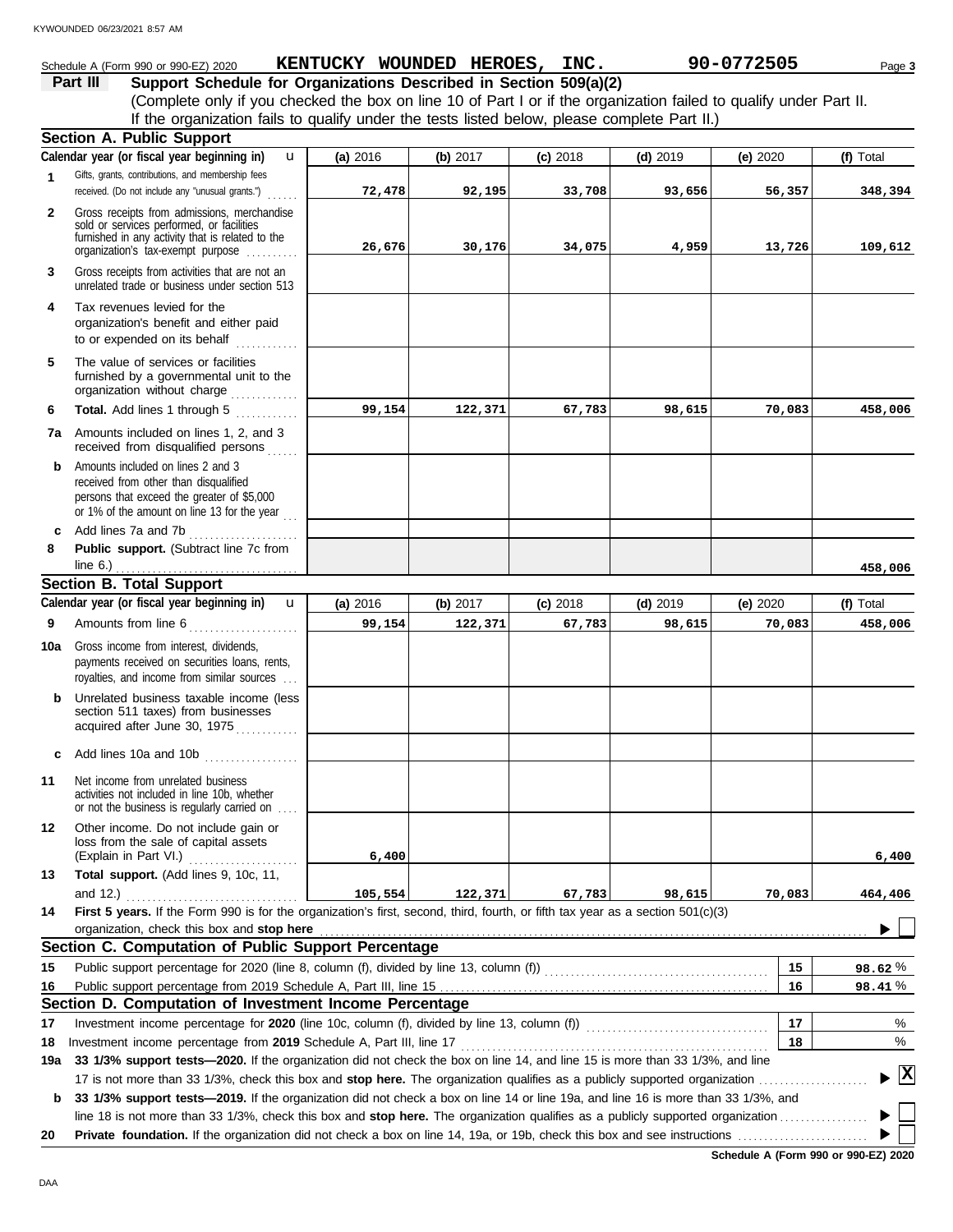|     | 90-0772505<br>KENTUCKY WOUNDED HEROES, INC.<br>Schedule A (Form 990 or 990-EZ) 2020                                                                                                                                                                                                                                                                                                 |                 |     | Page 4 |
|-----|-------------------------------------------------------------------------------------------------------------------------------------------------------------------------------------------------------------------------------------------------------------------------------------------------------------------------------------------------------------------------------------|-----------------|-----|--------|
|     | Part IV<br><b>Supporting Organizations</b><br>(Complete only if you checked a box in line 12 on Part I. If you checked box 12a, Part I, complete Sections A<br>and B. If you checked box 12b, Part I, complete Sections A and C. If you checked box 12c, Part I, complete<br>Sections A, D, and E. If you checked box 12d, Part I, complete Sections A and D, and complete Part V.) |                 |     |        |
|     | Section A. All Supporting Organizations                                                                                                                                                                                                                                                                                                                                             |                 |     |        |
|     |                                                                                                                                                                                                                                                                                                                                                                                     |                 | Yes | No     |
| 1   | Are all of the organization's supported organizations listed by name in the organization's governing                                                                                                                                                                                                                                                                                |                 |     |        |
|     | documents? If "No," describe in Part VI how the supported organizations are designated. If designated by<br>class or purpose, describe the designation. If historic and continuing relationship, explain.                                                                                                                                                                           | 1               |     |        |
| 2   | Did the organization have any supported organization that does not have an IRS determination of status                                                                                                                                                                                                                                                                              |                 |     |        |
|     | under section 509(a)(1) or (2)? If "Yes," explain in Part VI how the organization determined that the supported                                                                                                                                                                                                                                                                     |                 |     |        |
|     | organization was described in section 509(a)(1) or (2).                                                                                                                                                                                                                                                                                                                             | $\mathbf{2}$    |     |        |
| За  | Did the organization have a supported organization described in section $501(c)(4)$ , $(5)$ , or $(6)?$ If "Yes," answer                                                                                                                                                                                                                                                            |                 |     |        |
|     | lines 3b and 3c below.                                                                                                                                                                                                                                                                                                                                                              | 3a              |     |        |
| b   | Did the organization confirm that each supported organization qualified under section $501(c)(4)$ , $(5)$ , or $(6)$ and                                                                                                                                                                                                                                                            |                 |     |        |
|     | satisfied the public support tests under section 509(a)(2)? If "Yes," describe in Part VI when and how the                                                                                                                                                                                                                                                                          |                 |     |        |
|     | organization made the determination.                                                                                                                                                                                                                                                                                                                                                | 3b              |     |        |
| c   | Did the organization ensure that all support to such organizations was used exclusively for section $170(c)(2)(B)$                                                                                                                                                                                                                                                                  |                 |     |        |
|     | purposes? If "Yes," explain in Part VI what controls the organization put in place to ensure such use.                                                                                                                                                                                                                                                                              | 3c              |     |        |
| 4a  | Was any supported organization not organized in the United States ("foreign supported organization")? If<br>"Yes," and if you checked 12a or 12b in Part I, answer (b) and (c) below.                                                                                                                                                                                               | 4a              |     |        |
| b   | Did the organization have ultimate control and discretion in deciding whether to make grants to the foreign                                                                                                                                                                                                                                                                         |                 |     |        |
|     | supported organization? If "Yes," describe in Part VI how the organization had such control and discretion                                                                                                                                                                                                                                                                          |                 |     |        |
|     | despite being controlled or supervised by or in connection with its supported organizations.                                                                                                                                                                                                                                                                                        | 4b              |     |        |
| c   | Did the organization support any foreign supported organization that does not have an IRS determination                                                                                                                                                                                                                                                                             |                 |     |        |
|     | under sections $501(c)(3)$ and $509(a)(1)$ or (2)? If "Yes," explain in Part VI what controls the organization used                                                                                                                                                                                                                                                                 |                 |     |        |
|     | to ensure that all support to the foreign supported organization was used exclusively for section $170(c)(2)(B)$                                                                                                                                                                                                                                                                    |                 |     |        |
|     | purposes.                                                                                                                                                                                                                                                                                                                                                                           | 4c              |     |        |
| 5a  | Did the organization add, substitute, or remove any supported organizations during the tax year? If "Yes,"                                                                                                                                                                                                                                                                          |                 |     |        |
|     | answer lines 5b and 5c below (if applicable). Also, provide detail in Part VI, including (i) the names and EIN                                                                                                                                                                                                                                                                      |                 |     |        |
|     | numbers of the supported organizations added, substituted, or removed; (ii) the reasons for each such action;                                                                                                                                                                                                                                                                       |                 |     |        |
|     | (iii) the authority under the organization's organizing document authorizing such action; and (iv) how the action                                                                                                                                                                                                                                                                   |                 |     |        |
| b   | was accomplished (such as by amendment to the organizing document).<br>Type I or Type II only. Was any added or substituted supported organization part of a class already                                                                                                                                                                                                          | 5a              |     |        |
|     | designated in the organization's organizing document?                                                                                                                                                                                                                                                                                                                               | 5b              |     |        |
| c   | Substitutions only. Was the substitution the result of an event beyond the organization's control?                                                                                                                                                                                                                                                                                  | 5c              |     |        |
| 6   | Did the organization provide support (whether in the form of grants or the provision of services or facilities) to                                                                                                                                                                                                                                                                  |                 |     |        |
|     | anyone other than (i) its supported organizations, (ii) individuals that are part of the charitable class benefited                                                                                                                                                                                                                                                                 |                 |     |        |
|     | by one or more of its supported organizations, or (iii) other supporting organizations that also support or                                                                                                                                                                                                                                                                         |                 |     |        |
|     | benefit one or more of the filing organization's supported organizations? If "Yes," provide detail in Part VI.                                                                                                                                                                                                                                                                      | 6               |     |        |
| 7   | Did the organization provide a grant, loan, compensation, or other similar payment to a substantial contributor                                                                                                                                                                                                                                                                     |                 |     |        |
|     | (as defined in section 4958(c)(3)(C)), a family member of a substantial contributor, or a 35% controlled entity                                                                                                                                                                                                                                                                     |                 |     |        |
|     | with regard to a substantial contributor? If "Yes," complete Part I of Schedule L (Form 990 or 990-EZ).                                                                                                                                                                                                                                                                             | 7               |     |        |
| 8   | Did the organization make a loan to a disqualified person (as defined in section 4958) not described in line 7?                                                                                                                                                                                                                                                                     |                 |     |        |
| 9a  | If "Yes," complete Part I of Schedule L (Form 990 or 990-EZ).<br>Was the organization controlled directly or indirectly at any time during the tax year by one or more                                                                                                                                                                                                              | 8               |     |        |
|     | disqualified persons, as defined in section 4946 (other than foundation managers and organizations                                                                                                                                                                                                                                                                                  |                 |     |        |
|     | described in section 509(a)(1) or (2))? If "Yes," provide detail in Part VI.                                                                                                                                                                                                                                                                                                        | 9а              |     |        |
| b   | Did one or more disqualified persons (as defined in line 9a) hold a controlling interest in any entity in which                                                                                                                                                                                                                                                                     |                 |     |        |
|     | the supporting organization had an interest? If "Yes," provide detail in Part VI.                                                                                                                                                                                                                                                                                                   | 9b              |     |        |
| c   | Did a disqualified person (as defined in line 9a) have an ownership interest in, or derive any personal benefit                                                                                                                                                                                                                                                                     |                 |     |        |
|     | from, assets in which the supporting organization also had an interest? If "Yes," provide detail in Part VI.                                                                                                                                                                                                                                                                        | 9с              |     |        |
| 10a | Was the organization subject to the excess business holdings rules of section 4943 because of section                                                                                                                                                                                                                                                                               |                 |     |        |
|     | 4943(f) (regarding certain Type II supporting organizations, and all Type III non-functionally integrated                                                                                                                                                                                                                                                                           |                 |     |        |
|     | supporting organizations)? If "Yes," answer line 10b below.                                                                                                                                                                                                                                                                                                                         | 10a             |     |        |
| b   | Did the organization have any excess business holdings in the tax year? (Use Schedule C, Form 4720, to                                                                                                                                                                                                                                                                              |                 |     |        |
|     | determine whether the organization had excess business holdings.)                                                                                                                                                                                                                                                                                                                   | 10 <sub>b</sub> |     |        |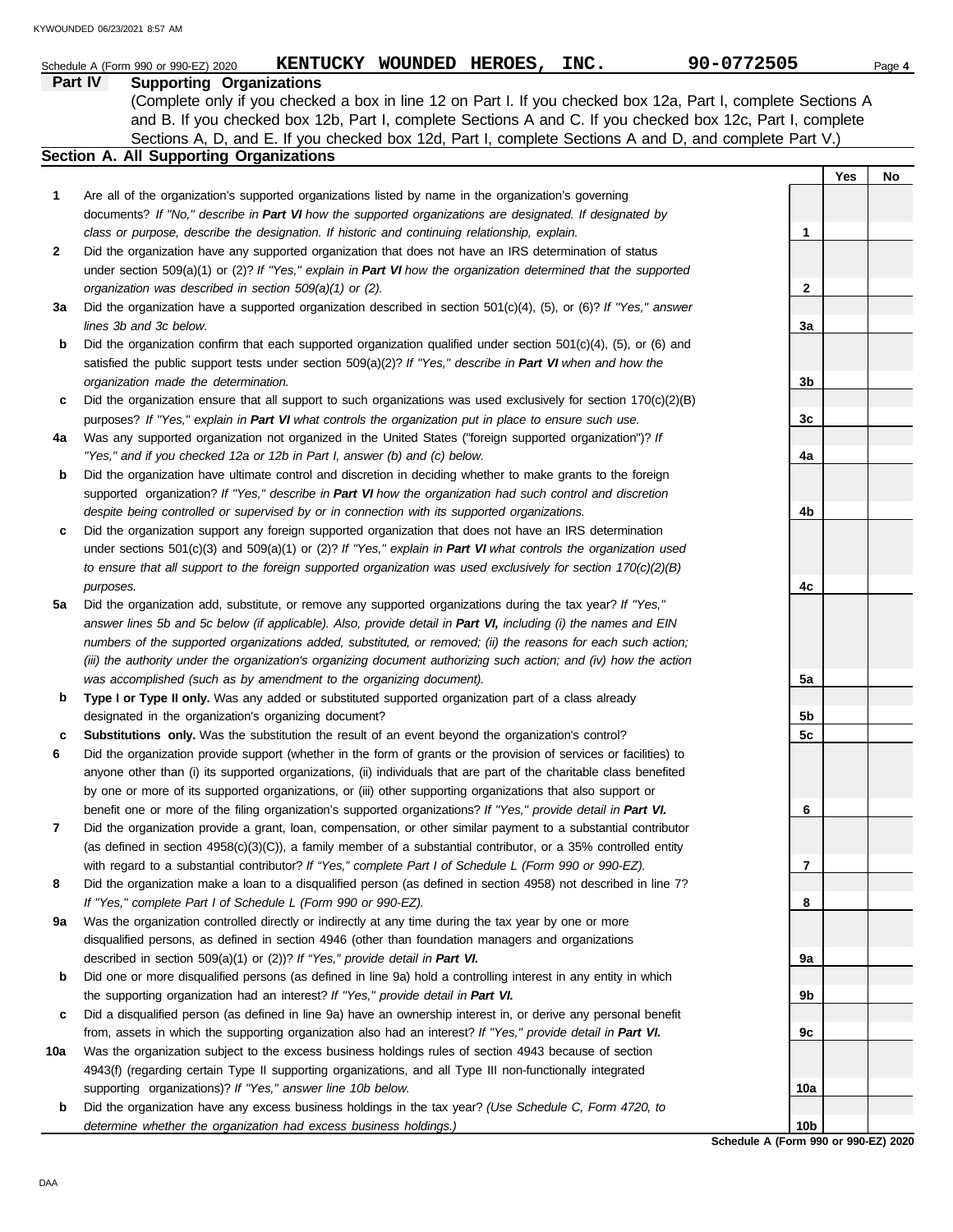|         | 90-0772505<br>KENTUCKY WOUNDED HEROES,<br>INC.<br>Schedule A (Form 990 or 990-EZ) 2020                                            |                 |     | Page 5 |
|---------|-----------------------------------------------------------------------------------------------------------------------------------|-----------------|-----|--------|
| Part IV | <b>Supporting Organizations (continued)</b>                                                                                       |                 |     |        |
| 11      | Has the organization accepted a gift or contribution from any of the following persons?                                           |                 | Yes | No     |
| a       | A person who directly or indirectly controls, either alone or together with persons described in lines 11b and                    |                 |     |        |
|         | 11c below, the governing body of a supported organization?                                                                        | 11a             |     |        |
| b       | A family member of a person described in line 11a above?                                                                          | 11 <sub>b</sub> |     |        |
|         | A 35% controlled entity of a person described in line 11a or 11b above? If "Yes" to line 11a, 11b, or 11c, provide                |                 |     |        |
| c       | detail in Part VI.                                                                                                                | 11c             |     |        |
|         | Section B. Type I Supporting Organizations                                                                                        |                 |     |        |
|         |                                                                                                                                   |                 | Yes | No     |
| 1       | Did the governing body, members of the governing body, officers acting in their official capacity, or membership of one or        |                 |     |        |
|         | more supported organizations have the power to regularly appoint or elect at least a majority of the organization's officers,     |                 |     |        |
|         | directors, or trustees at all times during the tax year? If "No," describe in Part VI how the supported organization(s)           |                 |     |        |
|         | effectively operated, supervised, or controlled the organization's activities. If the organization had more than one supported    |                 |     |        |
|         | organization, describe how the powers to appoint and/or remove officers, directors, or trustees were allocated among the          |                 |     |        |
|         | supported organizations and what conditions or restrictions, if any, applied to such powers during the tax year.                  | 1               |     |        |
| 2       | Did the organization operate for the benefit of any supported organization other than the supported                               |                 |     |        |
|         | organization(s) that operated, supervised, or controlled the supporting organization? If "Yes," explain in Part                   |                 |     |        |
|         | VI how providing such benefit carried out the purposes of the supported organization(s) that operated,                            |                 |     |        |
|         | supervised, or controlled the supporting organization.                                                                            | $\mathbf{2}$    |     |        |
|         | Section C. Type II Supporting Organizations                                                                                       |                 |     |        |
|         |                                                                                                                                   |                 | Yes | No     |
| 1       | Were a majority of the organization's directors or trustees during the tax year also a majority of the directors                  |                 |     |        |
|         | or trustees of each of the organization's supported organization(s)? If "No," describe in Part VI how control                     |                 |     |        |
|         | or management of the supporting organization was vested in the same persons that controlled or managed                            |                 |     |        |
|         | the supported organization(s).                                                                                                    | 1               |     |        |
|         | Section D. All Type III Supporting Organizations                                                                                  |                 |     |        |
|         |                                                                                                                                   |                 | Yes | No     |
| 1       | Did the organization provide to each of its supported organizations, by the last day of the fifth month of the                    |                 |     |        |
|         | organization's tax year, (i) a written notice describing the type and amount of support provided during the prior tax             |                 |     |        |
|         | year, (ii) a copy of the Form 990 that was most recently filed as of the date of notification, and (iii) copies of the            |                 |     |        |
|         | organization's governing documents in effect on the date of notification, to the extent not previously provided?                  | 1               |     |        |
| 2       | Were any of the organization's officers, directors, or trustees either (i) appointed or elected by the supported                  |                 |     |        |
|         | organization(s) or (ii) serving on the governing body of a supported organization? If "No," explain in Part VI how                |                 |     |        |
|         | the organization maintained a close and continuous working relationship with the supported organization(s).                       | $\mathbf{2}$    |     |        |
| 3       | By reason of the relationship described in line 2, above, did the organization's supported organizations have                     |                 |     |        |
|         | a significant voice in the organization's investment policies and in directing the use of the organization's                      |                 |     |        |
|         | income or assets at all times during the tax year? If "Yes," describe in Part VI the role the organization's                      |                 |     |        |
|         | supported organizations played in this regard.                                                                                    | 3               |     |        |
|         | Section E. Type III Functionally-Integrated Supporting Organizations                                                              |                 |     |        |
| 1       | Check the box next to the method that the organization used to satisfy the Integral Part Test during the year (see instructions). |                 |     |        |
| а       | The organization satisfied the Activities Test. Complete line 2 below.                                                            |                 |     |        |
| b       | The organization is the parent of each of its supported organizations. Complete line 3 below.                                     |                 |     |        |
| c       | The organization supported a governmental entity. Describe in Part VI how you supported a governmental entity (see instructions). |                 |     |        |
| 2       | Activities Test. Answer lines 2a and 2b below.                                                                                    |                 | Yes | No     |

- **a** Did substantially all of the organization's activities during the tax year directly further the exempt purposes of the supported organization(s) to which the organization was responsive? *If "Yes," then in Part VI identify those supported organizations and explain how these activities directly furthered their exempt purposes, how the organization was responsive to those supported organizations, and how the organization determined that these activities constituted substantially all of its activities.*
- **b** Did the activities described in line 2a, above, constitute activities that, but for the organization's involvement, one or more of the organization's supported organization(s) would have been engaged in? If "Yes," explain in *Part VI the reasons for the organization's position that its supported organization(s) would have engaged in these activities but for the organization's involvement.*
- **3** Parent of Supported Organizations. *Answer lines 3a and 3b below.*
- **a** Did the organization have the power to regularly appoint or elect a majority of the officers, directors, or trustees of each of the supported organizations? *If "Yes" or "No," provide details in Part VI.*
- **b** Did the organization exercise a substantial degree of direction over the policies, programs, and activities of each of its supported organizations? *If "Yes," describe in Part VI the role played by the organization in this regard.*

DAA **Schedule A (Form 990 or 990-EZ) 2020 3b**

**2a**

**2b**

**3a**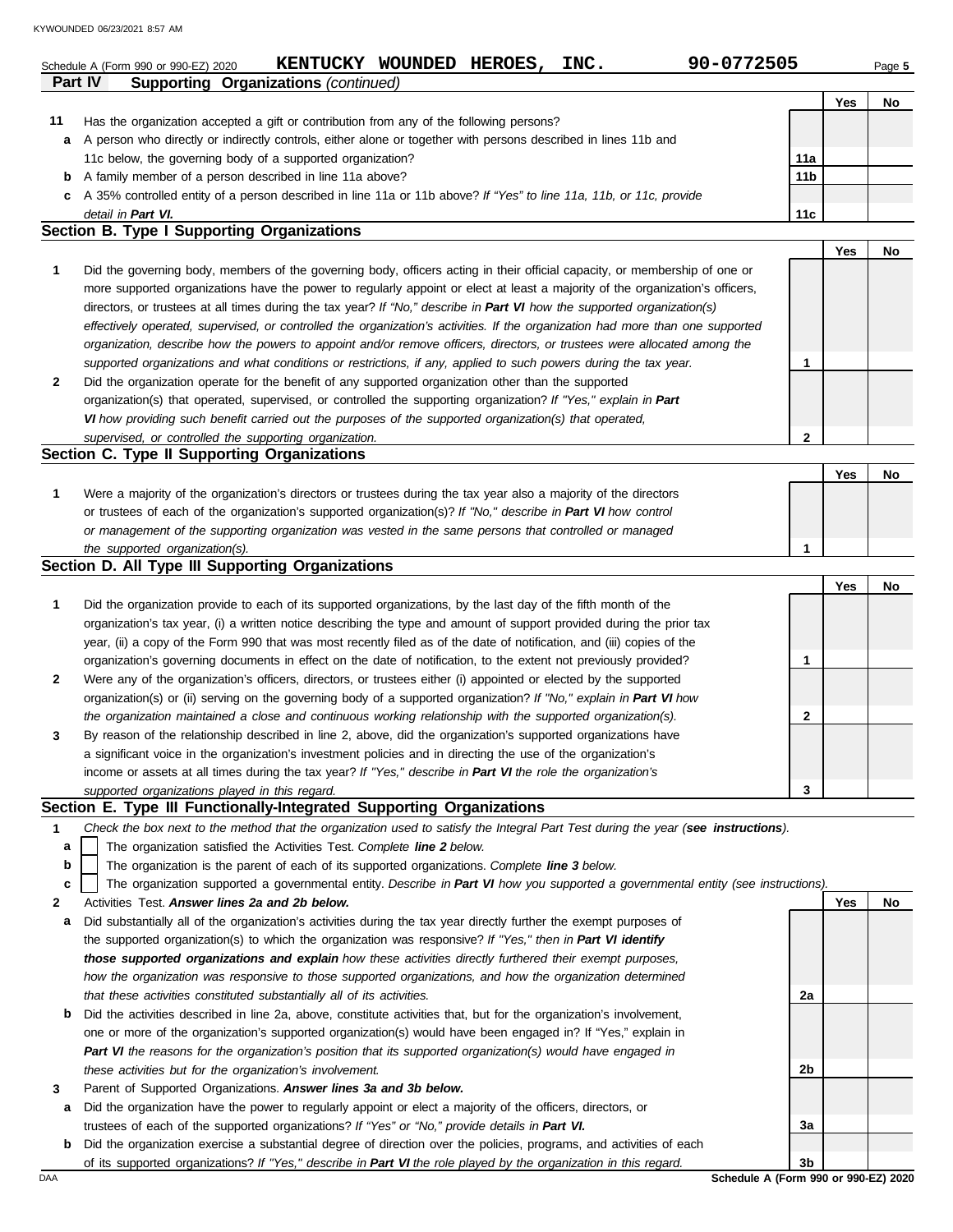|                | KENTUCKY WOUNDED HEROES, INC.<br>Schedule A (Form 990 or 990-EZ) 2020                                                            |                | 90-0772505     |                                | Page 6 |
|----------------|----------------------------------------------------------------------------------------------------------------------------------|----------------|----------------|--------------------------------|--------|
| <b>Part V</b>  | Type III Non-Functionally Integrated 509(a)(3) Supporting Organizations                                                          |                |                |                                |        |
| $\mathbf 1$    | Check here if the organization satisfied the Integral Part Test as a qualifying trust on Nov. 20, 1970 (explain in Part VI). See |                |                |                                |        |
|                | instructions. All other Type III non-functionally integrated supporting organizations must complete Sections A through E.        |                |                |                                |        |
|                | Section A - Adjusted Net Income                                                                                                  |                | (A) Prior Year | (B) Current Year<br>(optional) |        |
| 1.             | Net short-term capital gain                                                                                                      | $\mathbf 1$    |                |                                |        |
| $\mathbf{2}$   | Recoveries of prior-year distributions                                                                                           | $\overline{2}$ |                |                                |        |
| 3              | Other gross income (see instructions)                                                                                            | 3              |                |                                |        |
| 4              | Add lines 1 through 3.                                                                                                           | 4              |                |                                |        |
| 5.             | Depreciation and depletion                                                                                                       | 5              |                |                                |        |
| 6              | Portion of operating expenses paid or incurred for production or collection of                                                   |                |                |                                |        |
|                | gross income or for management, conservation, or maintenance of property                                                         |                |                |                                |        |
|                | held for production of income (see instructions)                                                                                 | 6              |                |                                |        |
| 7              | Other expenses (see instructions)                                                                                                | $\overline{7}$ |                |                                |        |
| 8              | Adjusted Net Income (subtract lines 5, 6, and 7 from line 4)                                                                     | 8              |                |                                |        |
|                | Section B - Minimum Asset Amount                                                                                                 |                | (A) Prior Year | (B) Current Year<br>(optional) |        |
| 1              | Aggregate fair market value of all non-exempt-use assets (see                                                                    |                |                |                                |        |
|                | instructions for short tax year or assets held for part of year):                                                                |                |                |                                |        |
|                | a Average monthly value of securities                                                                                            | 1a             |                |                                |        |
|                | <b>b</b> Average monthly cash balances                                                                                           | 1b             |                |                                |        |
|                | c Fair market value of other non-exempt-use assets                                                                               | 1c             |                |                                |        |
|                | d Total (add lines 1a, 1b, and 1c)                                                                                               | 1d             |                |                                |        |
|                | e Discount claimed for blockage or other factors                                                                                 |                |                |                                |        |
|                | (explain in detail in Part VI):                                                                                                  |                |                |                                |        |
| 2              | Acquisition indebtedness applicable to non-exempt-use assets                                                                     | $\mathbf{2}$   |                |                                |        |
| 3              | Subtract line 2 from line 1d.                                                                                                    | 3              |                |                                |        |
| 4              | Cash deemed held for exempt use. Enter 0.015 of line 3 (for greater amount,                                                      |                |                |                                |        |
|                | see instructions).                                                                                                               | 4              |                |                                |        |
| 5.             | Net value of non-exempt-use assets (subtract line 4 from line 3)                                                                 | 5              |                |                                |        |
| 6.             | Multiply line 5 by 0.035.                                                                                                        | 6              |                |                                |        |
| 7              | Recoveries of prior-year distributions                                                                                           | $\overline{7}$ |                |                                |        |
| 8              | Minimum Asset Amount (add line 7 to line 6)                                                                                      | 8              |                |                                |        |
|                | Section C - Distributable Amount                                                                                                 |                |                | <b>Current Year</b>            |        |
|                | Adjusted net income for prior year (from Section A, line 8, column A)                                                            | 1              |                |                                |        |
| 2              | Enter 0.85 of line 1.                                                                                                            | $\mathbf 2$    |                |                                |        |
| 3.             | Minimum asset amount for prior year (from Section B, line 8, column A)                                                           | 3              |                |                                |        |
| 4              | Enter greater of line 2 or line 3.                                                                                               | 4              |                |                                |        |
| 5              | Income tax imposed in prior year                                                                                                 | 5              |                |                                |        |
| 6              | Distributable Amount. Subtract line 5 from line 4, unless subject to                                                             |                |                |                                |        |
|                | emergency temporary reduction (see instructions).                                                                                | 6              |                |                                |        |
| $\overline{7}$ | Check here if the current year is the organization's first as a non-functionally integrated Type III supporting organization     |                |                |                                |        |

(see instructions).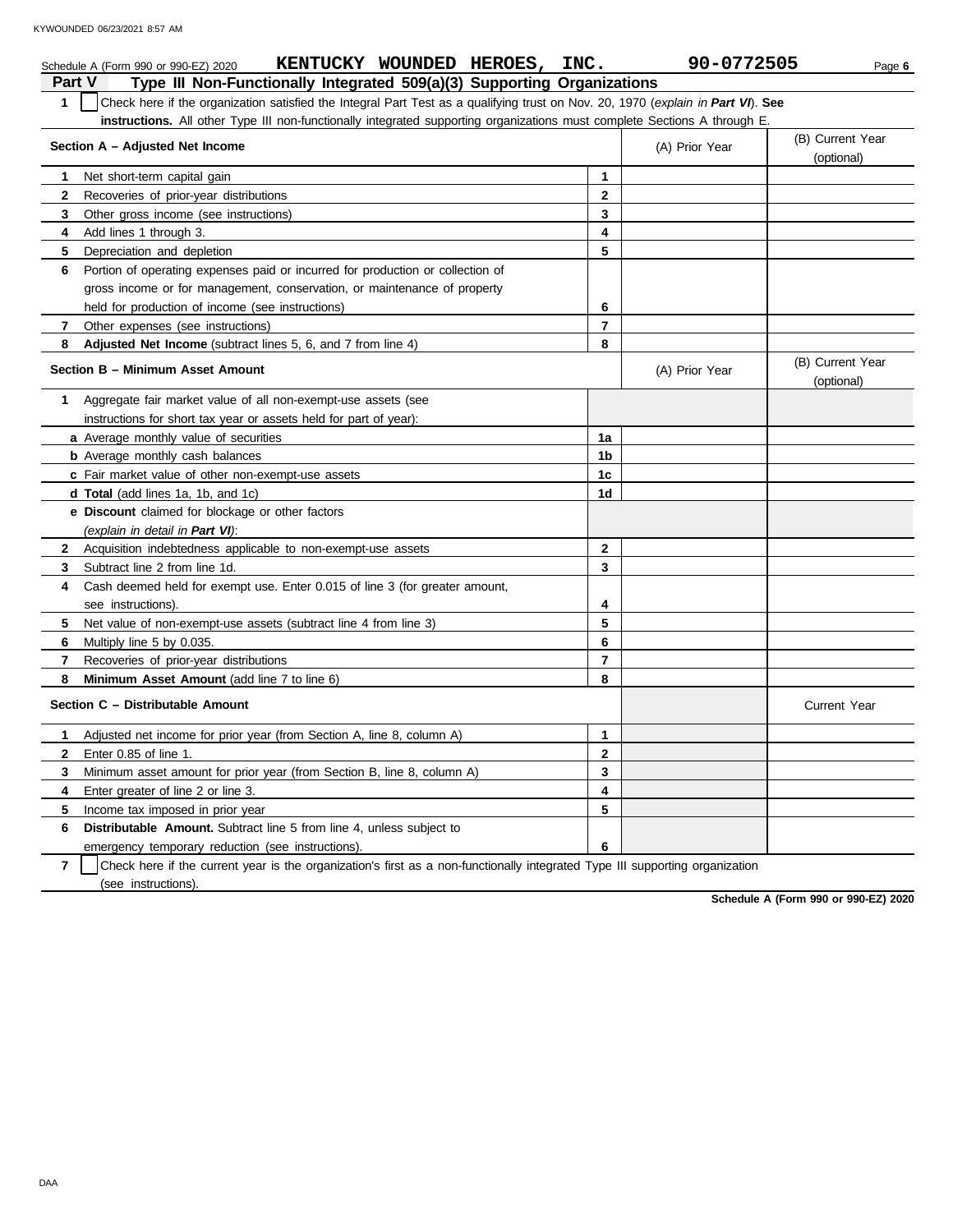|               | KENTUCKY WOUNDED HEROES,<br>Schedule A (Form 990 or 990-EZ) 2020                           | INC.                               | 90-0772505                                    | Page 7                                           |
|---------------|--------------------------------------------------------------------------------------------|------------------------------------|-----------------------------------------------|--------------------------------------------------|
| <b>Part V</b> | Type III Non-Functionally Integrated 509(a)(3) Supporting Organizations (continued)        |                                    |                                               |                                                  |
|               | Section D - Distributions                                                                  |                                    |                                               | <b>Current Year</b>                              |
| 1             | Amounts paid to supported organizations to accomplish exempt purposes                      |                                    |                                               |                                                  |
| $\mathbf{2}$  | Amounts paid to perform activity that directly furthers exempt purposes of supported       |                                    |                                               |                                                  |
|               | organizations, in excess of income from activity                                           |                                    |                                               |                                                  |
| 3             | Administrative expenses paid to accomplish exempt purposes of supported organizations      |                                    |                                               |                                                  |
| 4             | Amounts paid to acquire exempt-use assets                                                  |                                    |                                               |                                                  |
| 5             | Qualified set-aside amounts (prior IRS approval required—provide details in Part VI)       |                                    |                                               |                                                  |
| 6             | Other distributions (describe in Part VI). See instructions.                               |                                    |                                               |                                                  |
| 7             | Total annual distributions. Add lines 1 through 6.                                         |                                    |                                               |                                                  |
| 8             | Distributions to attentive supported organizations to which the organization is responsive |                                    |                                               |                                                  |
|               | (provide details in Part VI). See instructions.                                            |                                    |                                               |                                                  |
| 9             | Distributable amount for 2020 from Section C, line 6                                       |                                    |                                               |                                                  |
| 10            | Line 8 amount divided by line 9 amount                                                     |                                    |                                               |                                                  |
|               | <b>Section E - Distribution Allocations (see instructions)</b>                             | (i)<br><b>Excess Distributions</b> | (ii)<br><b>Underdistributions</b><br>Pre-2020 | (iii)<br><b>Distributable</b><br>Amount for 2020 |
| 1             | Distributable amount for 2020 from Section C, line 6                                       |                                    |                                               |                                                  |
| $\mathbf{2}$  | Underdistributions, if any, for years prior to 2020                                        |                                    |                                               |                                                  |
|               | (reasonable cause required-explain in Part VI). See                                        |                                    |                                               |                                                  |
| 3             | instructions.                                                                              |                                    |                                               |                                                  |
|               | Excess distributions carryover, if any, to 2020                                            |                                    |                                               |                                                  |
|               |                                                                                            |                                    |                                               |                                                  |
|               |                                                                                            |                                    |                                               |                                                  |
|               |                                                                                            |                                    |                                               |                                                  |
|               |                                                                                            |                                    |                                               |                                                  |
|               | f Total of lines 3a through 3e                                                             |                                    |                                               |                                                  |
|               | g Applied to underdistributions of prior years                                             |                                    |                                               |                                                  |
|               | h Applied to 2020 distributable amount                                                     |                                    |                                               |                                                  |
|               | <i>i</i> Carryover from 2015 not applied (see instructions)                                |                                    |                                               |                                                  |
|               | Remainder. Subtract lines 3q, 3h, and 3i from line 3f.                                     |                                    |                                               |                                                  |
| 4             | Distributions for 2020 from                                                                |                                    |                                               |                                                  |
|               | \$<br>Section D, line 7:                                                                   |                                    |                                               |                                                  |
|               | <b>a</b> Applied to underdistributions of prior years                                      |                                    |                                               |                                                  |
|               | <b>b</b> Applied to 2020 distributable amount                                              |                                    |                                               |                                                  |
|               | c Remainder. Subtract lines 4a and 4b from line 4.                                         |                                    |                                               |                                                  |
| 5             | Remaining underdistributions for years prior to 2020, if                                   |                                    |                                               |                                                  |
|               | any. Subtract lines 3g and 4a from line 2. For result                                      |                                    |                                               |                                                  |
|               | greater than zero, explain in Part VI. See instructions.                                   |                                    |                                               |                                                  |
| 6             | Remaining underdistributions for 2020 Subtract lines 3h                                    |                                    |                                               |                                                  |
|               | and 4b from line 1. For result greater than zero, explain in                               |                                    |                                               |                                                  |
|               | Part VI. See instructions.                                                                 |                                    |                                               |                                                  |
| 7             | Excess distributions carryover to 2021. Add lines 3j                                       |                                    |                                               |                                                  |
|               | and 4c.                                                                                    |                                    |                                               |                                                  |
| 8             | Breakdown of line 7:                                                                       |                                    |                                               |                                                  |
|               | a Excess from 2016                                                                         |                                    |                                               |                                                  |
|               | <b>b</b> Excess from 2017                                                                  |                                    |                                               |                                                  |
|               | c Excess from 2018                                                                         |                                    |                                               |                                                  |
|               | d Excess from 2019                                                                         |                                    |                                               |                                                  |
|               | e Excess from 2020                                                                         |                                    |                                               |                                                  |
|               |                                                                                            |                                    |                                               |                                                  |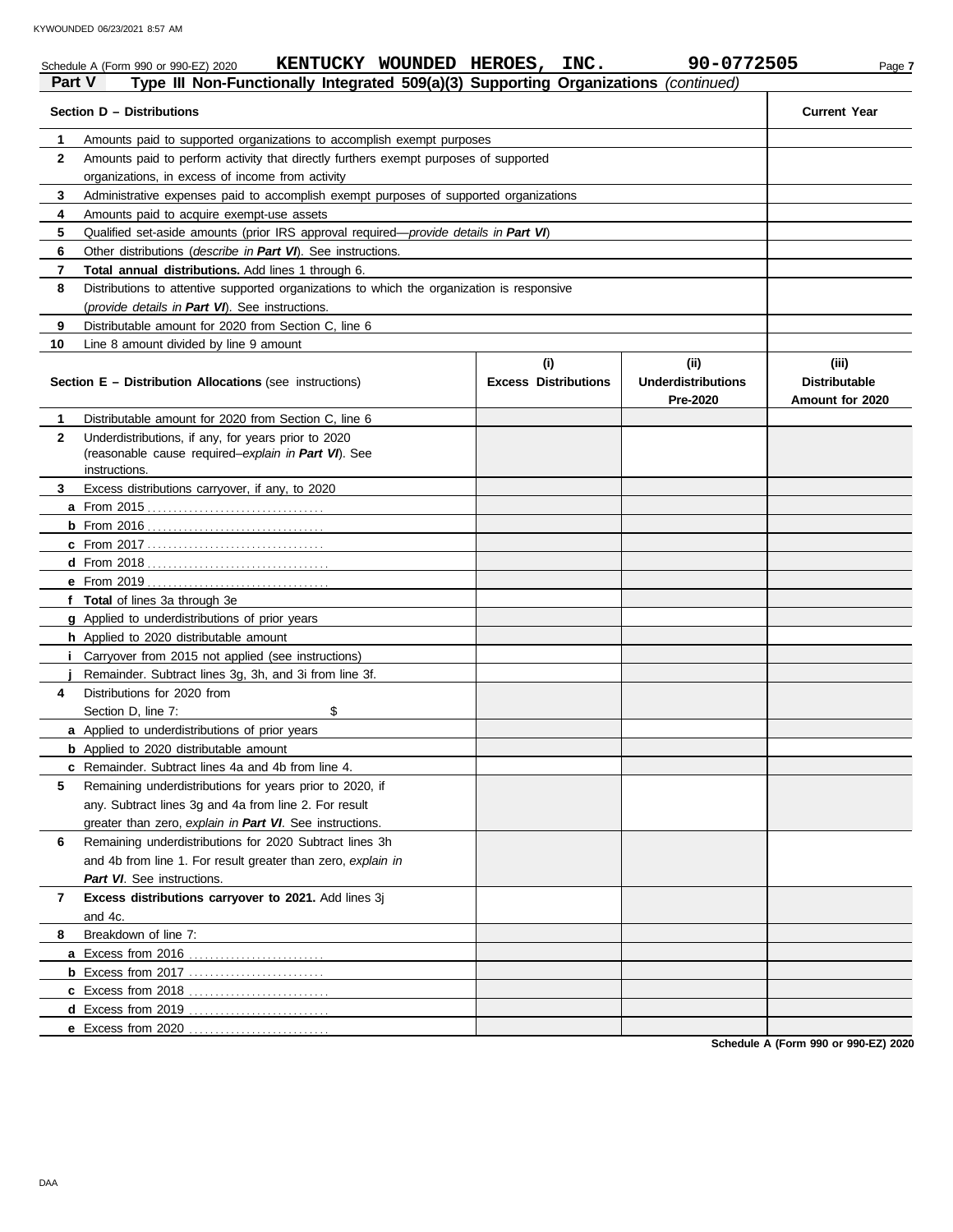|         | Schedule A (Form 990 or 990-EZ) 2020 | KENTUCKY WOUNDED HEROES, INC.                                                                  |    |       | 90-0772505                                                                                                                                                                                                                              | Page 8 |
|---------|--------------------------------------|------------------------------------------------------------------------------------------------|----|-------|-----------------------------------------------------------------------------------------------------------------------------------------------------------------------------------------------------------------------------------------|--------|
| Part VI |                                      |                                                                                                |    |       | Supplemental Information. Provide the explanations required by Part II, line 10; Part II, line 17a or 17b; Part<br>III, line 12; Part IV, Section A, lines 1, 2, 3b, 3c, 4b, 4c, 5a, 6, 9a, 9b, 9c, 11a, 11b, and 11c; Part IV, Section |        |
|         |                                      |                                                                                                |    |       | B, lines 1 and 2; Part IV, Section C, line 1; Part IV, Section D, lines 2 and 3; Part IV, Section E, lines 1c, 2a, 2b,                                                                                                                  |        |
|         |                                      |                                                                                                |    |       | 3a, and 3b; Part V, line 1; Part V, Section B, line 1e; Part V, Section D, lines 5, 6, and 8; and Part V, Section E,                                                                                                                    |        |
|         |                                      | lines 2, 5, and 6. Also complete this part for any additional information. (See instructions.) |    |       |                                                                                                                                                                                                                                         |        |
|         |                                      | PART III, LINE 12 - OTHER INCOME DETAIL                                                        |    |       |                                                                                                                                                                                                                                         |        |
|         | OTHER INCOME                         |                                                                                                | \$ | 6,400 |                                                                                                                                                                                                                                         |        |
|         |                                      |                                                                                                |    |       |                                                                                                                                                                                                                                         |        |
|         |                                      |                                                                                                |    |       |                                                                                                                                                                                                                                         |        |
|         |                                      |                                                                                                |    |       |                                                                                                                                                                                                                                         |        |
|         |                                      |                                                                                                |    |       |                                                                                                                                                                                                                                         |        |
|         |                                      |                                                                                                |    |       |                                                                                                                                                                                                                                         |        |
|         |                                      |                                                                                                |    |       |                                                                                                                                                                                                                                         |        |
|         |                                      |                                                                                                |    |       |                                                                                                                                                                                                                                         |        |
|         |                                      |                                                                                                |    |       |                                                                                                                                                                                                                                         |        |
|         |                                      |                                                                                                |    |       |                                                                                                                                                                                                                                         |        |
|         |                                      |                                                                                                |    |       |                                                                                                                                                                                                                                         |        |
|         |                                      |                                                                                                |    |       |                                                                                                                                                                                                                                         |        |
|         |                                      |                                                                                                |    |       |                                                                                                                                                                                                                                         |        |
|         |                                      |                                                                                                |    |       |                                                                                                                                                                                                                                         |        |
|         |                                      |                                                                                                |    |       |                                                                                                                                                                                                                                         |        |
|         |                                      |                                                                                                |    |       |                                                                                                                                                                                                                                         |        |
|         |                                      |                                                                                                |    |       |                                                                                                                                                                                                                                         |        |
|         |                                      |                                                                                                |    |       |                                                                                                                                                                                                                                         |        |
|         |                                      |                                                                                                |    |       |                                                                                                                                                                                                                                         |        |
|         |                                      |                                                                                                |    |       |                                                                                                                                                                                                                                         |        |
|         |                                      |                                                                                                |    |       |                                                                                                                                                                                                                                         |        |
|         |                                      |                                                                                                |    |       |                                                                                                                                                                                                                                         |        |
|         |                                      |                                                                                                |    |       |                                                                                                                                                                                                                                         |        |
|         |                                      |                                                                                                |    |       |                                                                                                                                                                                                                                         |        |
|         |                                      |                                                                                                |    |       |                                                                                                                                                                                                                                         |        |
|         |                                      |                                                                                                |    |       |                                                                                                                                                                                                                                         |        |
|         |                                      |                                                                                                |    |       |                                                                                                                                                                                                                                         |        |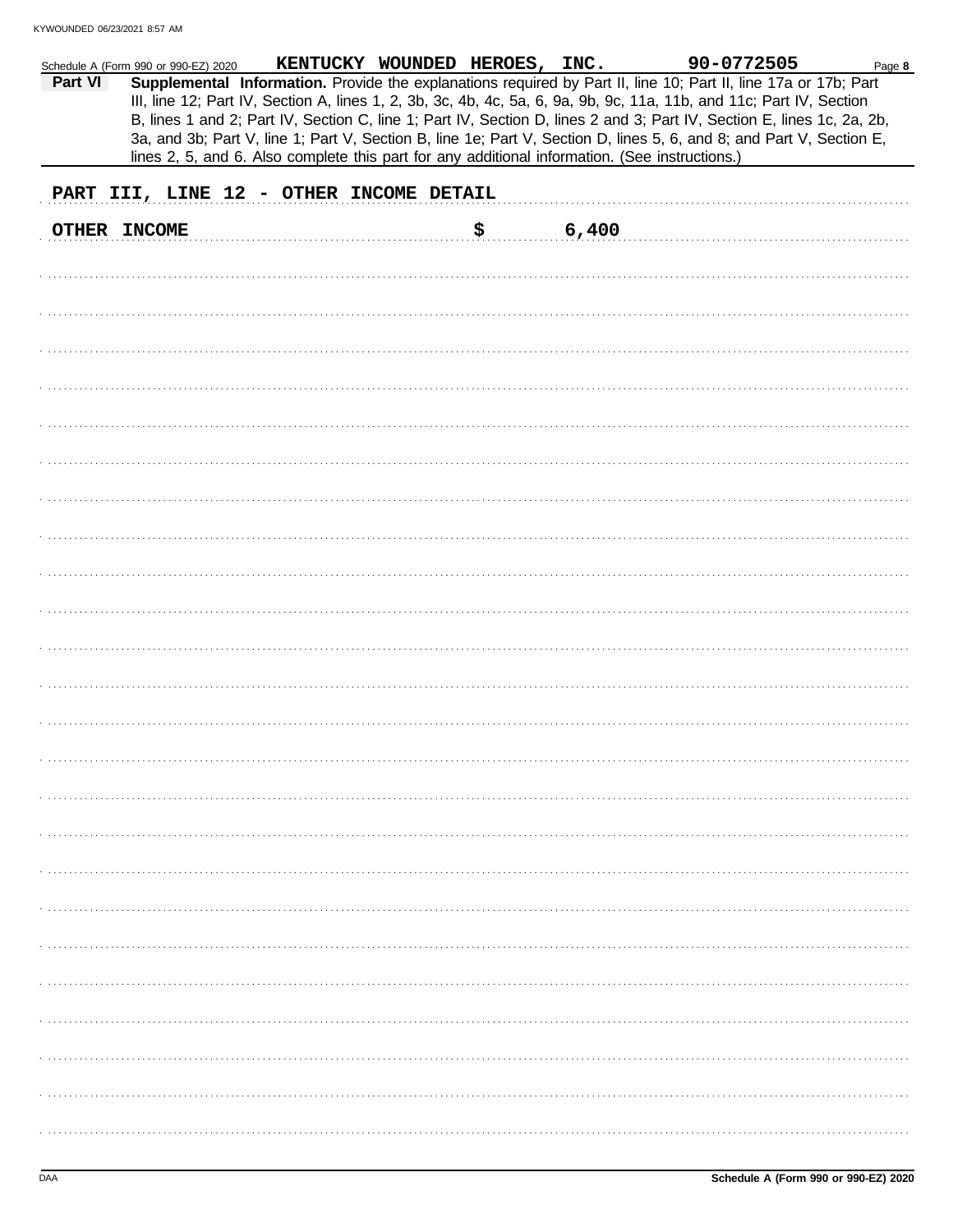Department of the Treasury Internal Revenue Service Name of the organization

**(Form 990, 990-EZ,**

## **Schedule of Contributors Schedule B**

OMB No. 1545-0047

**2020**

**or 990-PF)** u **Attach to Form 990, Form 990-EZ, or Form 990-PF.** u **Go to** *www.irs.gov/Form990* **for the latest information.**

**Employer identification number**

**KENTUCKY WOUNDED HEROES, INC. 100-0772505** 

|                      | Organization type (check one):           |                                                                                                                                                                                                                                                                                                                                                                                                                                                                                                                                                                                                                        |
|----------------------|------------------------------------------|------------------------------------------------------------------------------------------------------------------------------------------------------------------------------------------------------------------------------------------------------------------------------------------------------------------------------------------------------------------------------------------------------------------------------------------------------------------------------------------------------------------------------------------------------------------------------------------------------------------------|
| Filers of:           |                                          | Section:                                                                                                                                                                                                                                                                                                                                                                                                                                                                                                                                                                                                               |
|                      | Form 990 or 990-EZ                       | $ \mathbf{X} $ 501(c)(<br>3 ) (enter number) organization                                                                                                                                                                                                                                                                                                                                                                                                                                                                                                                                                              |
|                      |                                          | 4947(a)(1) nonexempt charitable trust not treated as a private foundation                                                                                                                                                                                                                                                                                                                                                                                                                                                                                                                                              |
|                      |                                          | 527 political organization                                                                                                                                                                                                                                                                                                                                                                                                                                                                                                                                                                                             |
| Form 990-PF          |                                          | 501(c)(3) exempt private foundation                                                                                                                                                                                                                                                                                                                                                                                                                                                                                                                                                                                    |
|                      |                                          | 4947(a)(1) nonexempt charitable trust treated as a private foundation                                                                                                                                                                                                                                                                                                                                                                                                                                                                                                                                                  |
|                      |                                          | 501(c)(3) taxable private foundation                                                                                                                                                                                                                                                                                                                                                                                                                                                                                                                                                                                   |
| instructions.        |                                          | Check if your organization is covered by the General Rule or a Special Rule.<br>Note: Only a section 501(c)(7), (8), or (10) organization can check boxes for both the General Rule and a Special Rule. See                                                                                                                                                                                                                                                                                                                                                                                                            |
| <b>General Rule</b>  |                                          |                                                                                                                                                                                                                                                                                                                                                                                                                                                                                                                                                                                                                        |
| ΙX                   | contributor's total contributions.       | For an organization filing Form 990, 990-EZ, or 990-PF that received, during the year, contributions totaling \$5,000<br>or more (in money or property) from any one contributor. Complete Parts I and II. See instructions for determining a                                                                                                                                                                                                                                                                                                                                                                          |
| <b>Special Rules</b> |                                          |                                                                                                                                                                                                                                                                                                                                                                                                                                                                                                                                                                                                                        |
|                      |                                          | For an organization described in section 501(c)(3) filing Form 990 or 990-EZ that met the 33 <sup>1</sup> /3% support test of the<br>regulations under sections 509(a)(1) and 170(b)(1)(A)(vi), that checked Schedule A (Form 990 or 990-EZ), Part II, line<br>13, 16a, or 16b, and that received from any one contributor, during the year, total contributions of the greater of (1)<br>\$5,000; or (2) 2% of the amount on (i) Form 990, Part VIII, line 1h; or (ii) Form 990-EZ, line 1. Complete Parts I and II.                                                                                                  |
|                      |                                          | For an organization described in section 501(c)(7), (8), or (10) filing Form 990 or 990-EZ that received from any one<br>contributor, during the year, total contributions of more than \$1,000 exclusively for religious, charitable, scientific,<br>literary, or educational purposes, or for the prevention of cruelty to children or animals. Complete Parts I (entering<br>"N/A" in column (b) instead of the contributor name and address), II, and III.                                                                                                                                                         |
|                      | totaling \$5,000 or more during the year | For an organization described in section $501(c)(7)$ , (8), or (10) filing Form 990 or 990-EZ that received from any one<br>contributor, during the year, contributions exclusively for religious, charitable, etc., purposes, but no such<br>contributions totaled more than \$1,000. If this box is checked, enter here the total contributions that were received<br>during the year for an exclusively religious, charitable, etc., purpose. Don't complete any of the parts unless the<br>General Rule applies to this organization because it received nonexclusively religious, charitable, etc., contributions |
|                      |                                          | Caution: An organization that isn't covered by the General Rule and/or the Special Rules doesn't file Schedule B (Form 990,<br>990-EZ, or 990-PF), but it must answer "No" on Part IV, line 2, of its Form 990; or check the box on line H of its Form 990-EZ or on its<br>Form 990-PF, Part I, line 2, to certify that it doesn't meet the filing requirements of Schedule B (Form 990, 990-EZ, or 990-PF).                                                                                                                                                                                                           |

**For Paperwork Reduction Act Notice, see the instructions for Form 990, 990-EZ, or 990-PF.**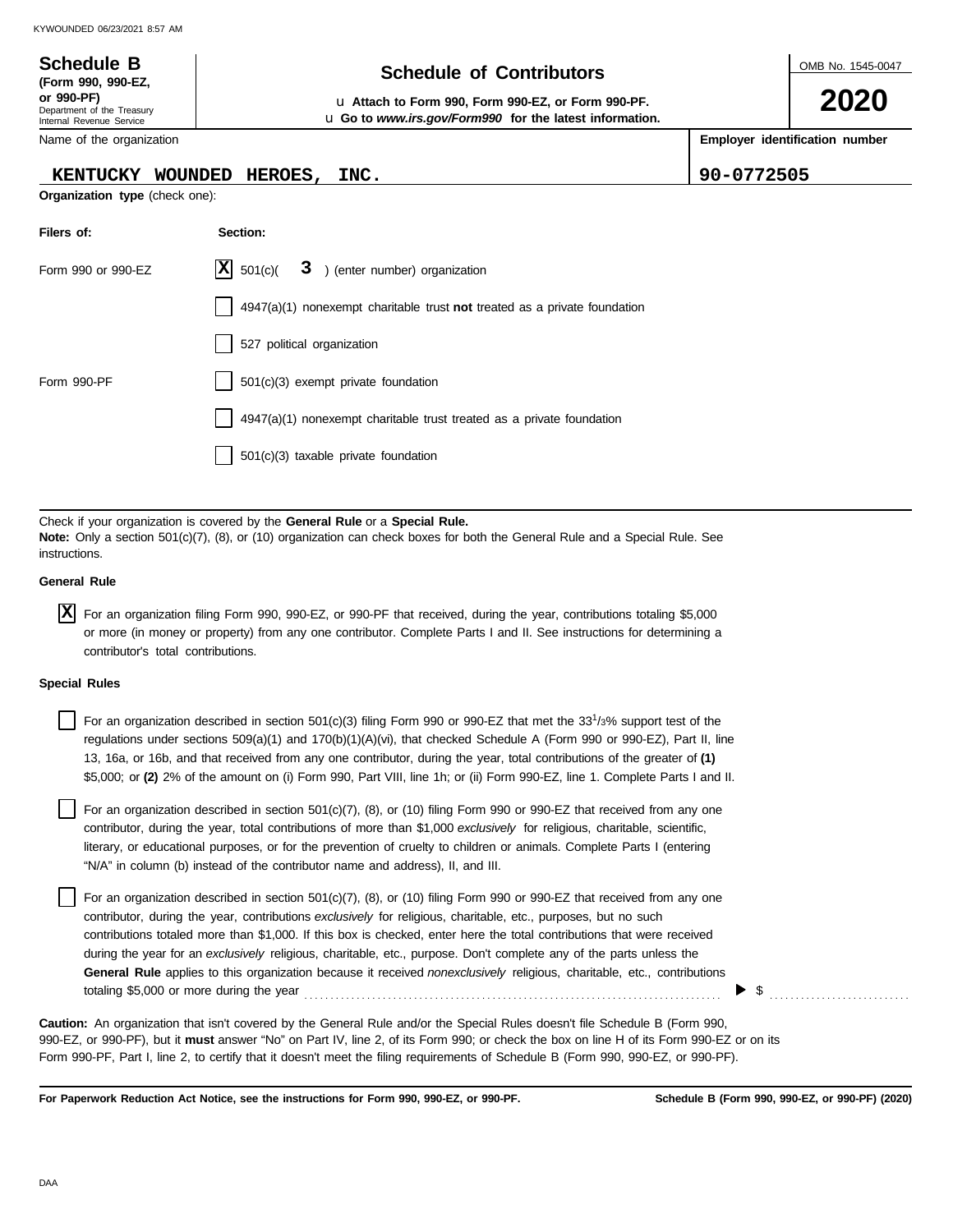|              | Schedule B (Form 990, 990-EZ, or 990-PF) (2020)<br>Name of organization<br>KENTUCKY WOUNDED HEROES,<br>INC.         |                                   | PAGE 1 OF 1<br>Page 2<br>Employer identification number<br>90-0772505                                           |
|--------------|---------------------------------------------------------------------------------------------------------------------|-----------------------------------|-----------------------------------------------------------------------------------------------------------------|
| Part I       | Contributors (see instructions). Use duplicate copies of Part I if additional space is needed.                      |                                   |                                                                                                                 |
| (a)<br>No.   | (b)<br>Name, address, and ZIP + 4                                                                                   | (c)<br><b>Total contributions</b> | (d)<br>Type of contribution                                                                                     |
| 1            | DEPARTMENT OF VETERAN<br><b>KENTUCKY</b><br><b>AFFAIRS</b><br>1111B LOUISVILLE ROAD<br>KY 40601<br><b>FRANKFORT</b> | 5,000<br>\$                       | х<br>Person<br>Payroll<br><b>Noncash</b><br>(Complete Part II for<br>noncash contributions.)                    |
| (a)<br>No.   | (b)<br>Name, address, and ZIP + 4                                                                                   | (c)<br><b>Total contributions</b> | (d)<br>Type of contribution                                                                                     |
| $\mathbf{2}$ | <b>BLUE GRASS ENERGY</b><br>PO BOX 990<br>KY 40340<br><b>NICHOLASVILLE</b>                                          | 18,334<br>\$                      | Person<br>Payroll<br><b>Noncash</b><br>(Complete Part II for<br>noncash contributions.)                         |
| (a)<br>No.   | (b)<br>Name, address, and ZIP + 4                                                                                   | (c)<br><b>Total contributions</b> | (d)<br>Type of contribution                                                                                     |
|              |                                                                                                                     | \$                                | Person<br>Payroll<br>Noncash<br>(Complete Part II for<br>noncash contributions.)                                |
| (a)          | (b)                                                                                                                 | (c)                               | (d)                                                                                                             |
| No.          | Name, address, and ZIP + 4                                                                                          | <b>Total contributions</b><br>\$  | Type of contribution<br>Person<br>Payroll<br><b>Noncash</b><br>(Complete Part II for<br>noncash contributions.) |
| (a)<br>No.   | (b)<br>Name, address, and ZIP + 4                                                                                   | (c)<br><b>Total contributions</b> | (d)<br>Type of contribution                                                                                     |
|              |                                                                                                                     | \$                                | Person<br>Payroll<br><b>Noncash</b><br>(Complete Part II for<br>noncash contributions.)                         |

|     |                              |                            | noncash contributions.)                                                          |
|-----|------------------------------|----------------------------|----------------------------------------------------------------------------------|
| (a) | (b)                          |                            |                                                                                  |
| No. | Name, address, and $ZIP + 4$ | <b>Total contributions</b> | Type of contribution                                                             |
| .   |                              |                            | Person<br>Payroll<br>Noncash<br>(Complete Part II for<br>noncash contributions.) |

**Schedule B (Form 990, 990-EZ, or 990-PF) (2020)**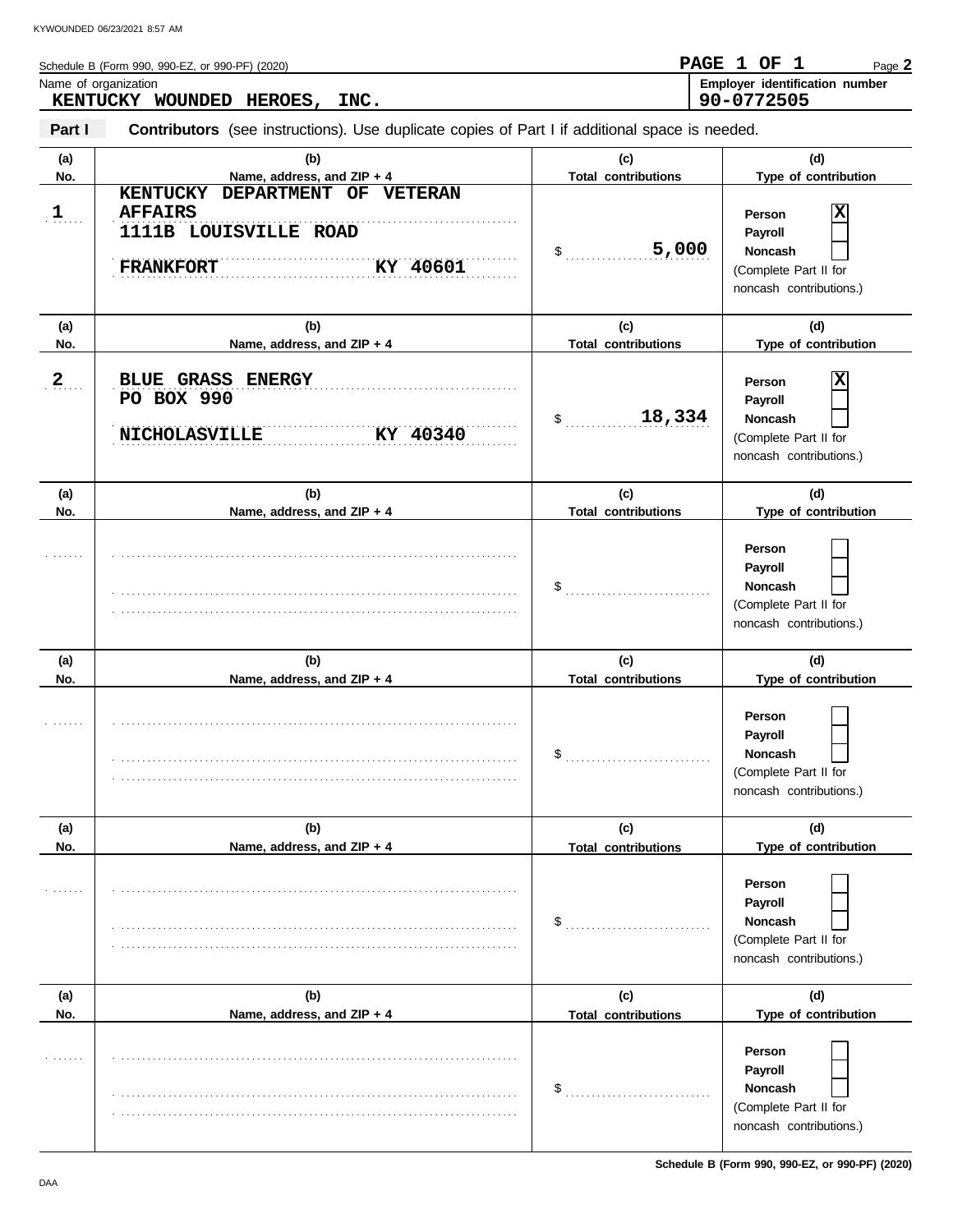| Supplemental Information to Form 990 or 990-EZ<br><b>SCHEDULE O</b>                                                                                  |                                                                                                                                        |                                   |              |                                | OMB No. 1545-0047<br>2020 |  |
|------------------------------------------------------------------------------------------------------------------------------------------------------|----------------------------------------------------------------------------------------------------------------------------------------|-----------------------------------|--------------|--------------------------------|---------------------------|--|
| (Form 990 or 990-EZ)                                                                                                                                 | Complete to provide information for responses to specific questions on<br>Form 990 or 990-EZ or to provide any additional information. |                                   |              |                                |                           |  |
| u Attach to Form 990 or 990-EZ.<br>Department of the Treasury<br>Internal Revenue Service<br>u Go to www.irs.gov/Form990 for the latest information. |                                                                                                                                        | Open to Public<br>Inspection      |              |                                |                           |  |
| Name of the organization                                                                                                                             |                                                                                                                                        |                                   |              | Employer identification number |                           |  |
| <b>KENTUCKY</b><br><b>WOUNDED</b><br><b>HEROES,</b>                                                                                                  | INC.                                                                                                                                   |                                   |              | 90-0772505                     |                           |  |
| FORM 990-EZ, PART I, LINE 16 - OTHER EXPENSES                                                                                                        |                                                                                                                                        |                                   |              |                                |                           |  |
| <b>DESCRIPTION</b>                                                                                                                                   |                                                                                                                                        | <b>AMOUNT</b>                     |              |                                |                           |  |
| <b>EXPENSES</b>                                                                                                                                      |                                                                                                                                        |                                   |              |                                |                           |  |
| <b>SUPPLIES</b>                                                                                                                                      | \$                                                                                                                                     | 1,959                             |              |                                |                           |  |
| <b>CONFERENCES</b><br>AND MEETINGS                                                                                                                   | \$                                                                                                                                     | 6,224                             |              |                                |                           |  |
| <b>INSURANCE</b>                                                                                                                                     | \$                                                                                                                                     | 1,891                             |              |                                |                           |  |
| <b>AUTOMOBILE</b><br><b>EXPENSE</b>                                                                                                                  | \$                                                                                                                                     | 593                               |              |                                |                           |  |
| LICENSES AND FEES                                                                                                                                    | \$                                                                                                                                     | 923                               |              |                                |                           |  |
| TRIP/EVENT<br><b>EXPENSES</b>                                                                                                                        | \$                                                                                                                                     | 53,827                            |              |                                |                           |  |
| <b>MISCELLANEOUS</b><br><b>EXPENSE</b>                                                                                                               | \$                                                                                                                                     | 76                                |              |                                |                           |  |
| <b>NON-INVESTMENT</b><br><b>DEPRECIATION</b>                                                                                                         | \$                                                                                                                                     | 5,200                             |              |                                |                           |  |
|                                                                                                                                                      | TOTAL \$                                                                                                                               | 70,693                            |              |                                |                           |  |
| FORM 990-EZ, PART II, LINE 24 - OTHER ASSETS                                                                                                         |                                                                                                                                        |                                   |              |                                |                           |  |
| <b>DESCRIPTION</b>                                                                                                                                   |                                                                                                                                        |                                   | BEG. OF YEAR |                                | END OF YEAR               |  |
| <b>VEHICLE</b>                                                                                                                                       |                                                                                                                                        | $\frac{1}{5}$ 26,000 \$ 26,000    |              |                                |                           |  |
| LESS ACCUMULATED DEPRECIATION                                                                                                                        |                                                                                                                                        | $\frac{15,600 \text{ s}}{20,800}$ |              |                                |                           |  |
|                                                                                                                                                      |                                                                                                                                        | TOTAL \$ 10,400 \$ 5,200          |              |                                |                           |  |
| FORM 990-EZ, PART II, LINE 26 - OTHER LIABILITIES                                                                                                    |                                                                                                                                        |                                   |              |                                |                           |  |
| <b>DESCRIPTION</b>                                                                                                                                   |                                                                                                                                        | BEG. OF YEAR END OF YEAR          |              |                                |                           |  |
| CREDIT CARD PAYABLE                                                                                                                                  |                                                                                                                                        |                                   |              |                                | $0 \,$ \$ 485             |  |
| FORM 990-EZ, PART III - PRIMARY EXEMPT PURPOSE                                                                                                       |                                                                                                                                        |                                   |              |                                |                           |  |
| TO HONOR AND EMPOWER THE EMOTIONAL WELLNESS OF MILITARY SERVICE MEMBERS,                                                                             |                                                                                                                                        |                                   |              |                                |                           |  |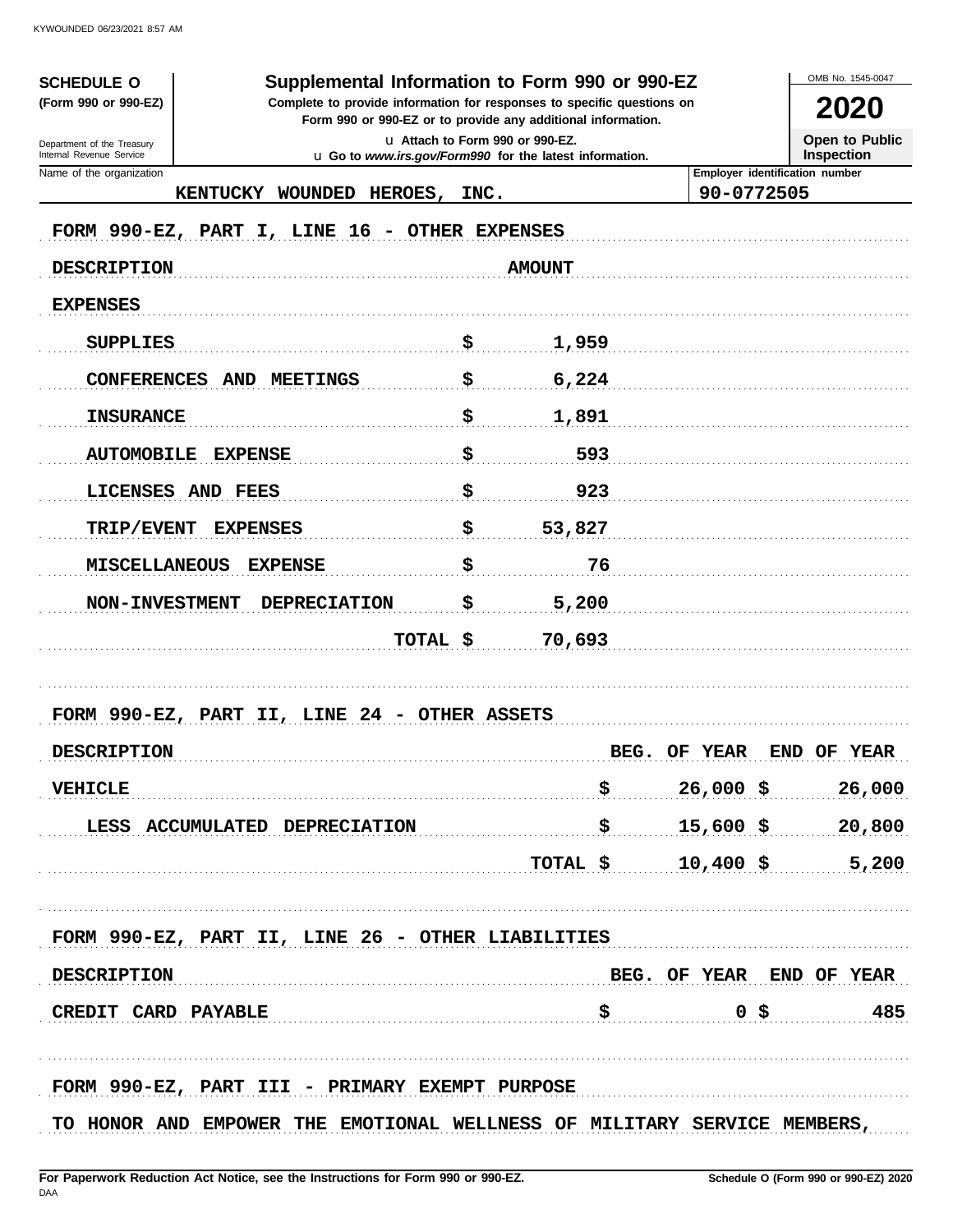|                         | Schedule O (Form 990 or 990-EZ) 2020<br>Name of the organization |  |                               |  | Page 2<br>Employer identification number |            |                                                                            |  |
|-------------------------|------------------------------------------------------------------|--|-------------------------------|--|------------------------------------------|------------|----------------------------------------------------------------------------|--|
|                         |                                                                  |  |                               |  |                                          |            |                                                                            |  |
|                         |                                                                  |  | KENTUCKY WOUNDED HEROES, INC. |  |                                          | 90-0772505 |                                                                            |  |
|                         |                                                                  |  |                               |  |                                          |            | POLICE, FIRE, AND EMERGENCY MEDICAL RESPONDERS THROUGH OUTDOOR ACTIVITIES, |  |
| PROGRAMS, AND SERVICES. |                                                                  |  |                               |  |                                          |            |                                                                            |  |
|                         |                                                                  |  |                               |  |                                          |            |                                                                            |  |
|                         |                                                                  |  |                               |  |                                          |            |                                                                            |  |
|                         |                                                                  |  |                               |  |                                          |            |                                                                            |  |
|                         |                                                                  |  |                               |  |                                          |            |                                                                            |  |
|                         |                                                                  |  |                               |  |                                          |            |                                                                            |  |
|                         |                                                                  |  |                               |  |                                          |            |                                                                            |  |
|                         |                                                                  |  |                               |  |                                          |            |                                                                            |  |
|                         |                                                                  |  |                               |  |                                          |            |                                                                            |  |
|                         |                                                                  |  |                               |  |                                          |            |                                                                            |  |
|                         |                                                                  |  |                               |  |                                          |            |                                                                            |  |
|                         |                                                                  |  |                               |  |                                          |            |                                                                            |  |
|                         |                                                                  |  |                               |  |                                          |            |                                                                            |  |
|                         |                                                                  |  |                               |  |                                          |            |                                                                            |  |
|                         |                                                                  |  |                               |  |                                          |            |                                                                            |  |
|                         |                                                                  |  |                               |  |                                          |            |                                                                            |  |
|                         |                                                                  |  |                               |  |                                          |            |                                                                            |  |
|                         |                                                                  |  |                               |  |                                          |            |                                                                            |  |
|                         |                                                                  |  |                               |  |                                          |            |                                                                            |  |
|                         |                                                                  |  |                               |  |                                          |            |                                                                            |  |
|                         |                                                                  |  |                               |  |                                          |            |                                                                            |  |
|                         |                                                                  |  |                               |  |                                          |            |                                                                            |  |
|                         |                                                                  |  |                               |  |                                          |            |                                                                            |  |
|                         |                                                                  |  |                               |  |                                          |            |                                                                            |  |
|                         |                                                                  |  |                               |  |                                          |            |                                                                            |  |

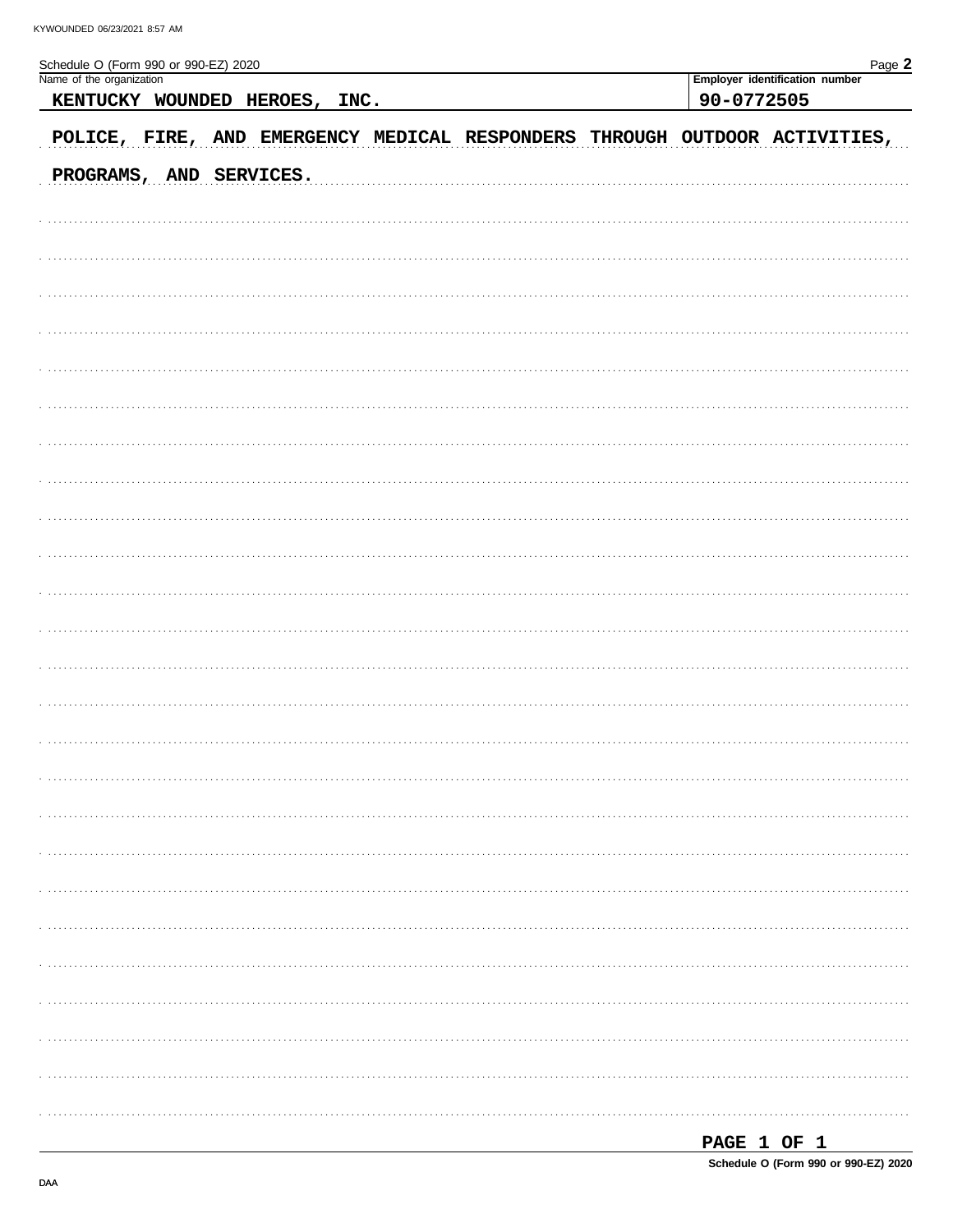| Form 4562                                                      | OMB No. 1545-0172                                                                                                                                                                                                                   |                                                                            |                              |                |                  |                                   |
|----------------------------------------------------------------|-------------------------------------------------------------------------------------------------------------------------------------------------------------------------------------------------------------------------------------|----------------------------------------------------------------------------|------------------------------|----------------|------------------|-----------------------------------|
|                                                                |                                                                                                                                                                                                                                     | (Including Information on Listed Property)<br>u Attach to your tax return. |                              |                |                  | 2020                              |
| Department of the Treasury<br>(99)<br>Internal Revenue Service |                                                                                                                                                                                                                                     | u Go to www.irs.gov/Form4562 for instructions and the latest information.  |                              |                |                  | Attachment<br>179<br>Sequence No. |
| Name(s) shown on return                                        |                                                                                                                                                                                                                                     |                                                                            |                              |                |                  | Identifying number                |
|                                                                | KENTUCKY WOUNDED HEROES, INC.                                                                                                                                                                                                       |                                                                            |                              |                |                  | 90-0772505                        |
| Business or activity to which this form relates                |                                                                                                                                                                                                                                     |                                                                            |                              |                |                  |                                   |
| INDIRECT DEPRECIATION                                          |                                                                                                                                                                                                                                     |                                                                            |                              |                |                  |                                   |
| Part I                                                         | Election To Expense Certain Property Under Section 179                                                                                                                                                                              |                                                                            |                              |                |                  |                                   |
| Maximum amount (see instructions)<br>1                         | <b>Note:</b> If you have any listed property, complete Part V before you complete Part I.                                                                                                                                           |                                                                            |                              |                |                  | 1,040,000<br>$\mathbf{1}$         |
| 2                                                              |                                                                                                                                                                                                                                     |                                                                            |                              |                |                  | $\mathbf{2}$                      |
| 3                                                              |                                                                                                                                                                                                                                     |                                                                            |                              |                |                  | 2,590,000<br>$\overline{3}$       |
| 4                                                              |                                                                                                                                                                                                                                     |                                                                            |                              |                |                  | $\overline{\mathbf{4}}$           |
| 5                                                              | Dollar limitation for tax year. Subtract line 4 from line 1. If zero or less, enter -0-. If married filing separately, see instructions                                                                                             |                                                                            |                              |                |                  | 5                                 |
| 6                                                              | (a) Description of property                                                                                                                                                                                                         |                                                                            | (b) Cost (business use only) |                | (c) Elected cost |                                   |
|                                                                |                                                                                                                                                                                                                                     |                                                                            |                              |                |                  |                                   |
|                                                                |                                                                                                                                                                                                                                     |                                                                            |                              |                |                  |                                   |
| 7                                                              |                                                                                                                                                                                                                                     |                                                                            |                              |                |                  |                                   |
| 8                                                              |                                                                                                                                                                                                                                     |                                                                            |                              |                |                  | 8                                 |
| 9<br>10                                                        |                                                                                                                                                                                                                                     |                                                                            |                              |                |                  | 9<br>10                           |
| 11                                                             | Business income limitation. Enter the smaller of business income (not less than zero) or line 5. See instructions                                                                                                                   |                                                                            |                              |                |                  | 11                                |
| 12                                                             | Section 179 expense deduction. Add lines 9 and 10, but don't enter more than line 11  [11] expense deduction. Add lines 9 and 10, but don't enter more than line 11                                                                 |                                                                            |                              |                |                  | 12                                |
| 13                                                             | Carryover of disallowed deduction to 2021. Add lines 9 and 10, less line 12 $\blacktriangleright$   13                                                                                                                              |                                                                            |                              |                |                  |                                   |
|                                                                | Note: Don't use Part II or Part III below for listed property. Instead, use Part V.                                                                                                                                                 |                                                                            |                              |                |                  |                                   |
| Part II                                                        | Special Depreciation Allowance and Other Depreciation (Don't include listed property. See instructions.)                                                                                                                            |                                                                            |                              |                |                  |                                   |
| 14                                                             | Special depreciation allowance for qualified property (other than listed property) placed in service                                                                                                                                |                                                                            |                              |                |                  |                                   |
| during the tax year. See instructions                          |                                                                                                                                                                                                                                     |                                                                            |                              |                |                  | 14                                |
| 15                                                             | Property subject to section 168(f)(1) election <i>[1]</i> [1] contained a section of the section of the section of the section of the section of the section of the section of the section of the section of the section of the sec |                                                                            |                              |                |                  | 15                                |
| 16                                                             |                                                                                                                                                                                                                                     |                                                                            |                              |                |                  | 5,200<br>16                       |
| Part III                                                       | <b>MACRS Depreciation (Don't include listed property. See instructions.)</b>                                                                                                                                                        |                                                                            |                              |                |                  |                                   |
|                                                                |                                                                                                                                                                                                                                     | <b>Section A</b>                                                           |                              |                |                  |                                   |
| 17                                                             |                                                                                                                                                                                                                                     |                                                                            |                              |                |                  | 0<br>17                           |
| 18                                                             | If you are electing to group any assets placed in service during the tax year into one or more general asset accounts, check here<br>Section B-Assets Placed in Service During 2020 Tax Year Using the General Depreciation System  |                                                                            |                              |                | $\mathbf{u}$     |                                   |
|                                                                |                                                                                                                                                                                                                                     | (b) Month and year (c) Basis for depreciation (d) Recovery (c) Convention  |                              |                |                  |                                   |
| (a) Classification of property                                 | placed in<br>service                                                                                                                                                                                                                | (business/investment use<br>only-see instructions)                         | period                       | (e) Convention | (f) Method       | (g) Depreciation deduction        |
| 19a<br>3-year property                                         |                                                                                                                                                                                                                                     |                                                                            |                              |                |                  |                                   |
| b<br>5-year property                                           |                                                                                                                                                                                                                                     |                                                                            |                              |                |                  |                                   |
| 7-year property<br>c                                           |                                                                                                                                                                                                                                     |                                                                            |                              |                |                  |                                   |
| 10-year property<br>d                                          |                                                                                                                                                                                                                                     |                                                                            |                              |                |                  |                                   |
| 15-year property<br>е                                          |                                                                                                                                                                                                                                     |                                                                            |                              |                |                  |                                   |
| 20-year property<br>f.                                         |                                                                                                                                                                                                                                     |                                                                            |                              |                |                  |                                   |
| 25-year property<br>g                                          |                                                                                                                                                                                                                                     |                                                                            | 25 yrs.                      |                | S/L              |                                   |
| Residential rental<br>h.<br>property                           |                                                                                                                                                                                                                                     |                                                                            | 27.5 yrs.                    | ΜМ             | S/L              |                                   |
|                                                                |                                                                                                                                                                                                                                     |                                                                            | 27.5 yrs.                    | МM             | S/L              |                                   |
|                                                                |                                                                                                                                                                                                                                     |                                                                            | 39 yrs.                      | МM             | S/L              |                                   |
| <i>i</i> Nonresidential real                                   |                                                                                                                                                                                                                                     |                                                                            |                              | МM             | S/L              |                                   |
| property                                                       |                                                                                                                                                                                                                                     |                                                                            |                              |                |                  |                                   |
|                                                                | Section C-Assets Placed in Service During 2020 Tax Year Using the Alternative Depreciation System                                                                                                                                   |                                                                            |                              |                |                  |                                   |
| Class life                                                     |                                                                                                                                                                                                                                     |                                                                            |                              |                | S/L              |                                   |
| 12-year<br>b                                                   |                                                                                                                                                                                                                                     |                                                                            | 12 yrs.                      |                | S/L              |                                   |
| 30-year<br>C                                                   |                                                                                                                                                                                                                                     |                                                                            | 30 yrs.                      | МM<br>МM       | S/L<br>S/L       |                                   |
| $d$ 40-year<br>Part IV                                         |                                                                                                                                                                                                                                     |                                                                            | 40 yrs.                      |                |                  |                                   |
| Listed property. Enter amount from line 28                     | <b>Summary</b> (See instructions.)                                                                                                                                                                                                  |                                                                            |                              |                |                  | 21                                |
|                                                                | Total. Add amounts from line 12, lines 14 through 17, lines 19 and 20 in column (g), and line 21. Enter                                                                                                                             |                                                                            |                              |                |                  |                                   |
| 20a<br>21<br>22                                                | here and on the appropriate lines of your return. Partnerships and S corporations—see instructions                                                                                                                                  |                                                                            |                              |                |                  | 5,200<br>22                       |
| 23                                                             | For assets shown above and placed in service during the current year, enter the                                                                                                                                                     |                                                                            |                              | 23             |                  |                                   |